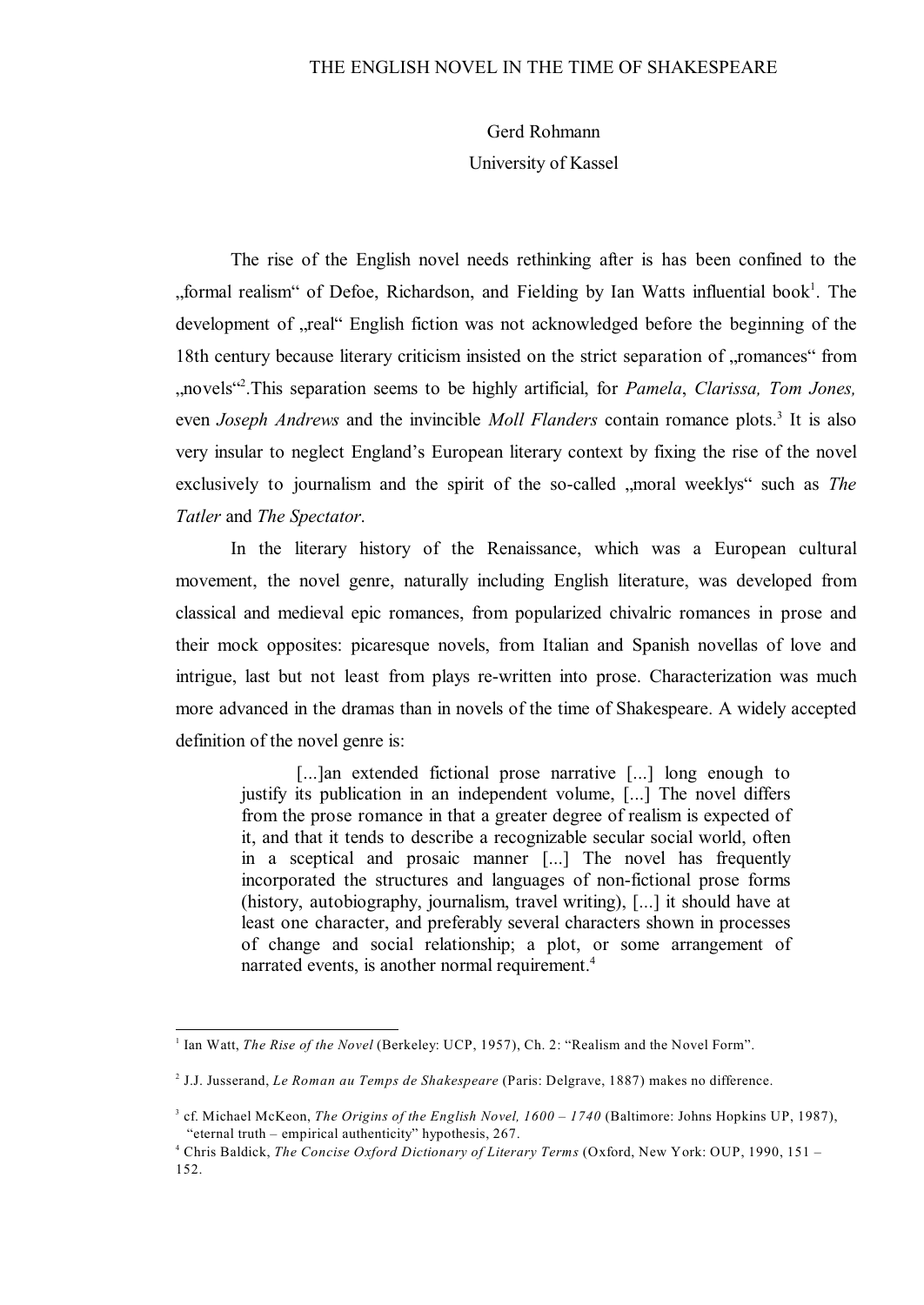My analysis of Lyly's *Euphues and His England* (1580), Sidney's *Arcadia* (1580 / 84), Nashe's *The Unfortunate Traveller* (1584), and Deloney's *Jack of Newbury* (1596 – 97) will prove that the idealistic values of the old chivalric aristocracy melted into the more practical values of the new capitalist middle-class meritocracy. Romance and novel concepts, however, remained intertwined because more and more romances mixed ethical truth with the more novelistic elements of empirical realism<sup>5</sup>.

## *EUPHUES AND HIS ENGLAND* (1580)

Right from its beginning, most English fiction has been concerned with manners. Like no other literary genre, the novel reflects the social criticism and change of public taste, values, and morals. John Lyly's *Euphues*-novels mark the trend from the conduct book to the novel of manners.

*Euphues: The Anatomy of Wit* (1578)<sup>6</sup> is the negative romance of a young man who travels from Cambridge (the city of wisdom) to Rome (the city of pleasure), deceives his friend by seducing his bride and is punished by her unfaithfulness. The subtitle informs us about the legacy of moral writings such as Stubbe's *Anatomy of Abuses* (1583), Nashe's *Anatomie of Absurditie* (1589), or Sir Robert Burton's famous *Anatomy of Melancholy*  $(1621)$ . In his polarization of wit and WISDOM, Lyly criticizes the negative effects of the customary Grand Tour from which young English noblemen came home not as heroes in a bildungsroman, invested with the Roman cardinal virtues of WISDOM, JUSTICE, COURAGE, and HONOUR but infected with vices thought to be Italian such as chattering and cheating. This must have led Queen Elizabeth's teacher Roger Ascham to the

Cf. Monika Fludernik, "Vorformen und Vorläufer des englischen Romans: Die Entstehung des Romans aus <sup>5</sup> begriffsgeschichtlicher, ideologiekritischer und erzähltheoretischer Sicht", in: Ansgar Nünning (ed.), *Eine andere Geschichte der englischen Literatur: Epochen, Gattungen und Teilgebiete im Überblick* (Trier: wvt,

 <sup>1996), 61-76, 61.</sup>

<sup>&</sup>lt;sup>6</sup> R.W. Bond (ed.), *The Complete Works of John Lyly*, vol. 1 (Oxford: Clarendon, 1902), 177 – 290. Short title: *Euphues I*.

<sup>&</sup>lt;sup>7</sup> Burton loathed to "[...] prostituer sa muse en anglais.", because mercenary stationers had refused to print his

psychological treatise in Latin. Cf. E Légouis, L. Cazamian, *Histoire de la Littérature anglaise* (Paris: Hachette, 1924), 369.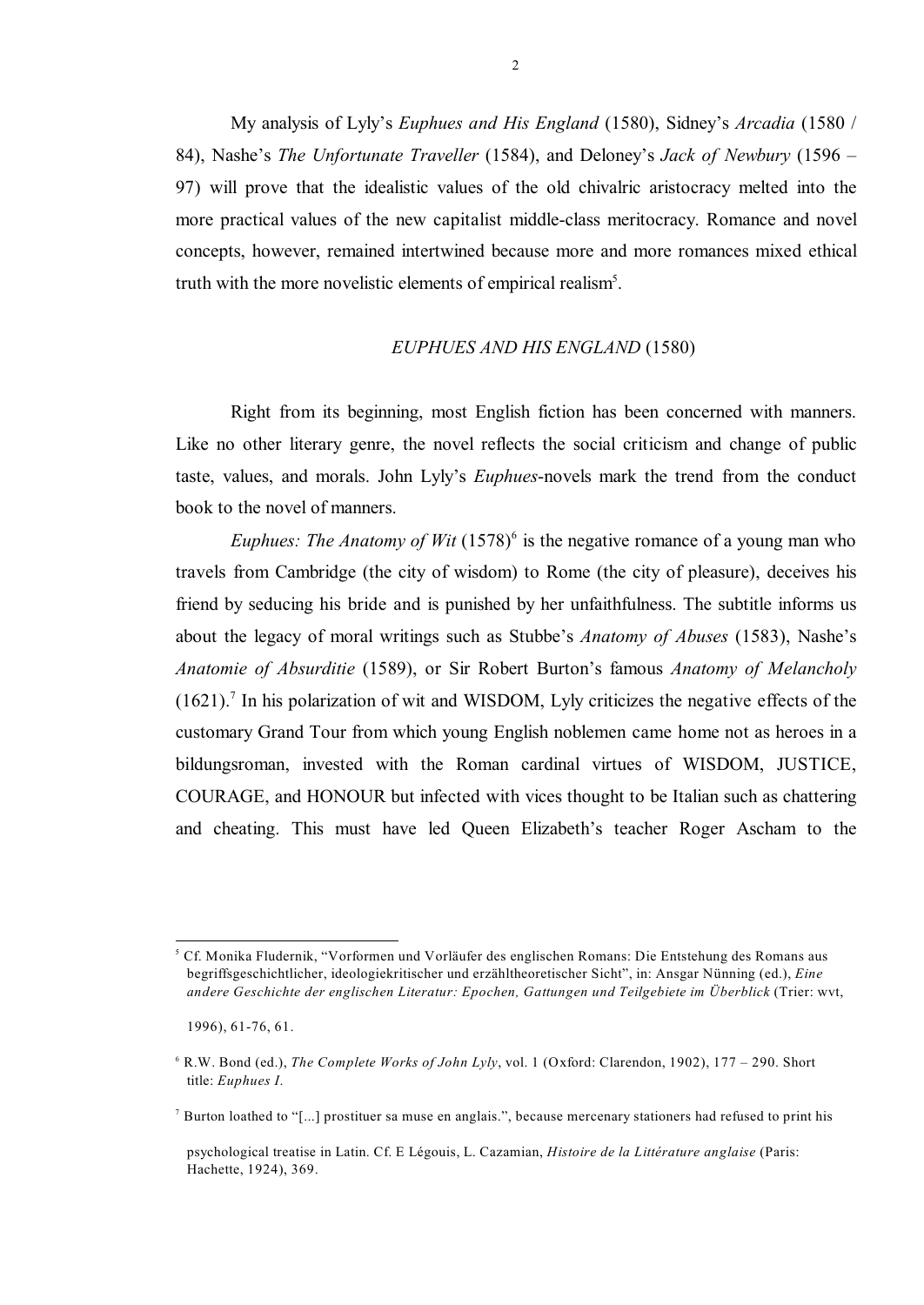conclusion: "*Englese Italianato, e vn diabolo incarnato* [...]<sup>"8</sup> Lyly's antithetical style culminates in the chiastic "anatomy" of Euphues as

This younge gallant, of more wit than wealth, and yet of more wealth than *wisdome*, [..] vsing iesting without *meane*, & abusing mirth without *measure*. ( *Euphues I*, 184. Italics mine.)

The artfully cross-structured notions of wit and wisdom, the alliterations in euphuism, are functional. Style and structure prove that Euphues accepts neither means nor measure because he is poorest in wisdom.

[...] *witte* although it hath been eaten with the canker of his owne conceite, and fretted with the rust of vaine loue, yet beeinge purified in the still of *wisdome*, and tried in the fire of zeale, will shine bright [...] (*Euphues I*, 242. Italics mine)

Wit can be fruitful if it is controlled by the cardinal virtue of WISDOM.<sup>9</sup> This Aristotelian ideal of the balancing function of wisdom comes close to the English educational principle of self-discipline.

After the moral criticism and so much hostility towards women, in *The Anatomy of Wit*, Lyly was forced to write  $\mu$ Euphues' Glass for Europe", the conclusive chapter in his novel of manners *Euphues and His England* (1580)<sup>10</sup>; "O thrice happy *England* where such *Consaylors* are, where such people live, where such *vertue* springeth." (*Euphues II*, 197.Italics mine.). Besides the moralizing wisdom in Lyly, Englishmen found much to tickle their vanity by the juxtaposition of their country to Italy, their councillors<sup>11</sup> to casanovas, their people to the sons and daughters of Rome, and their virtue to foreign vices.

Of course, the rising middle-class cherished their national prejudice against Southern Europeans by accepting *Euphues and His England* as a conduct book. It was

Edward Arber (ed.), *Roger Ascham, The Scholemaster* (Westminster: Constable, 1897), 78, 67: "It is your <sup>8</sup> shame ([...] you Ientlemen of England) that one mayd[e] [...] the Queenes Maiestie her selfe. [...] that beside her perfit readings, in *Latin, Italian*, *French*, and *Spanish*, she readeth here now at Windsore more Greeke euery day than some Prebendarie of the Chirch doth read *Latin* in a whole week."

Cf. Aristotle, *Nicomachian Ethics*, Book VII, where the Greek philosopher puts wisdom on top of all <sup>9</sup> cardinal virtues because it keeps the "golden measure".

 $^{10}$  John Lyly, "Euphues and His England", in: R.W. Bond (ed.), *The Complete Works of Lohn Lyly*, II (Oxford: Clarendon, 1902), 1 – 228. Short title: *Euphues II*.

<sup>&</sup>lt;sup>11</sup> cf. Sir Thomas Elyot, *The Book Named the Governor* (Menston: Scholar, 1970).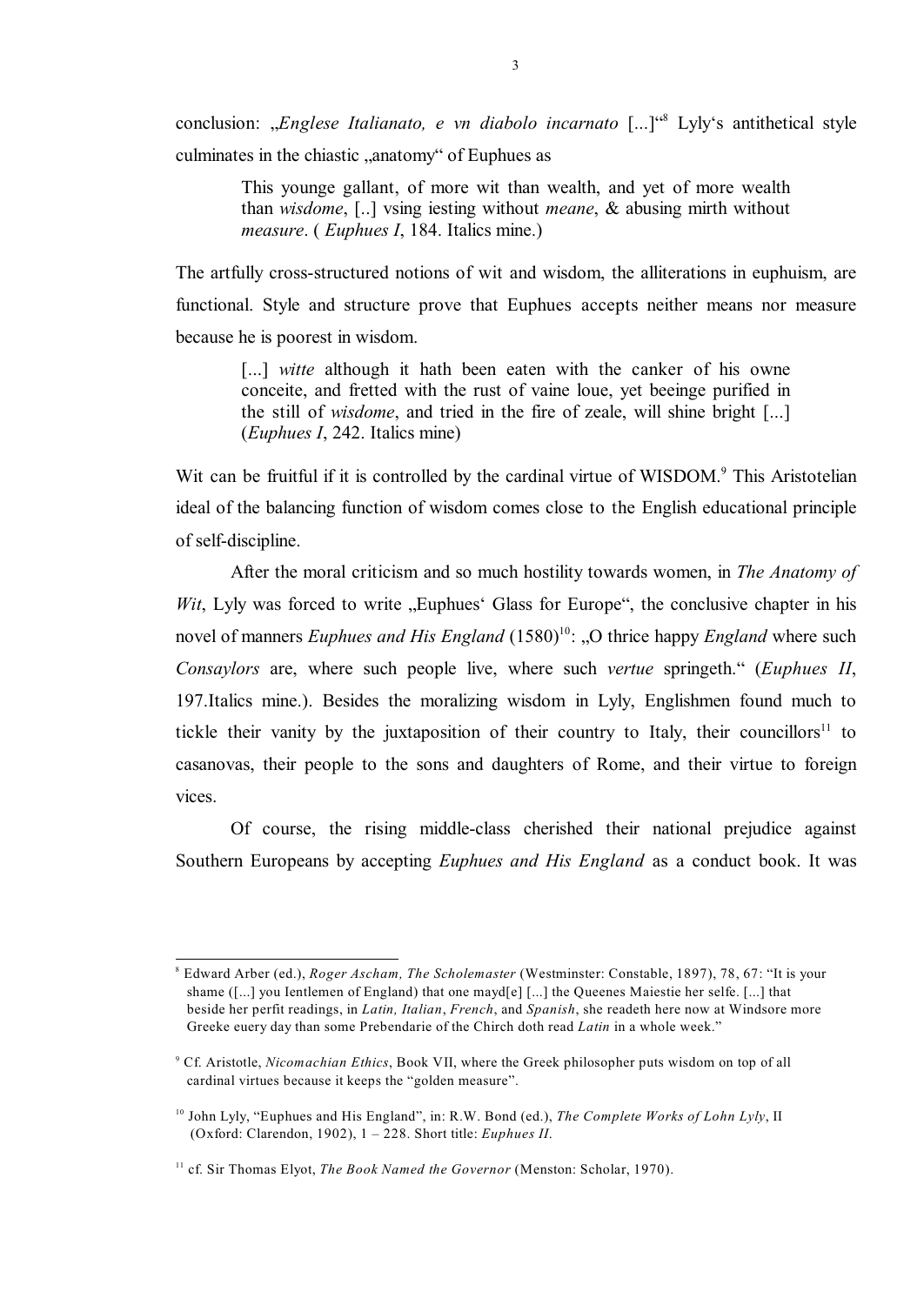published in 12 editions until 1640 with imitations by Greene, Lodge, and Munday.<sup>12</sup> Highest was Lyly's praise of English, in contrast to Italian, women:

They are in prayer *deuote*, in brauery *humble*, in beautie *chaste*, in feasting *temperate*, in affection *wise*, in mirth *modest*, in all their actions, though *courtlie*, because woemen, yet *Aungels*, because *virtuous* (*Euphues II*, 210. Italics mine).

The praise of English women culminates in the apotheosis of Queen Elizabeth I:

The lyuing *God* is only the *Englysh God,* wher he hath placed *peace*, whych bringeth all plentie, anoynted a *Uirgin Queene*, which [...] with her *worthinesse*, winneth the good willes of straungers, so that she is no less *gratious* among hir own, then *glorious* to others, no less *loued* of her people, then *meruailed* at of other nations. (*Euphues II*, 210. Italics mine).

## *THE COUNTESSE OF PEMBROKE'S ARCADIA* (1581 / 1584, publ. 1590 /94)

The praise of the Church of England, the outstanding worth of its Head and Defender of the Peace, provides a good transition to Sir Philip Sidney's *The Countesse of Pembroke's Arcadia* (1581/1584, publ. 1590/1593).<sup>13</sup> Dedicated to his sister, Sidney's masterpiece reads like a fashionable pastoral romance set in Greece.

King Basilius has withdrawn from governing and politics to the province of Arcadia where two shipwrecked Princes, Pyrocles and Musidorus, disguised as Zelmane, the amazon, and Dorus, the shepherd, court his beautiful daughters Philoclea and Pamela. Love and passion cause trouble in bucolic utopia. Both, King and Queen fall unreasonably in love with Zelmane, alias Prince Pyrocles, the usurper Amphialus abducts the princesses into the castle of his evil mother Cecropia, Queen of Night. During the ensuing civil war, Pyrocles and Musidorus cast off their disguises, vanquish Amphialus and Cecropia, restore Basilius to his throne and marry their adored princesses.

<sup>&</sup>lt;sup>12</sup> Ernest A. Baker, *The History of the English Novel*, II (London: Witherby, 1929).

<sup>&</sup>lt;sup>13</sup> Albert Feuillerat (ed.),*Sir Philip Sidney, The Countesse of Pembroke's Arcadia*, The Complete Works of Sir Philip Sidney, Book I – III in vol I(Cambridge: CUP, 1922), Book III continued, IV, V in vol. II (1922), 1 – 207. I – III are the unfinished "*New Arcadia*", III second half, IV and V are the added texts of the *Old Arcadia.* I quote from this combination because it was the *Arcadia* of Shakespeare, Charles I, Barclay, Boyle, and Milton.

Cf. C.S. Lewis, *English Literature in the Sixteenth Century: Excluding Drama* (Oxford: OUP,1954), 333.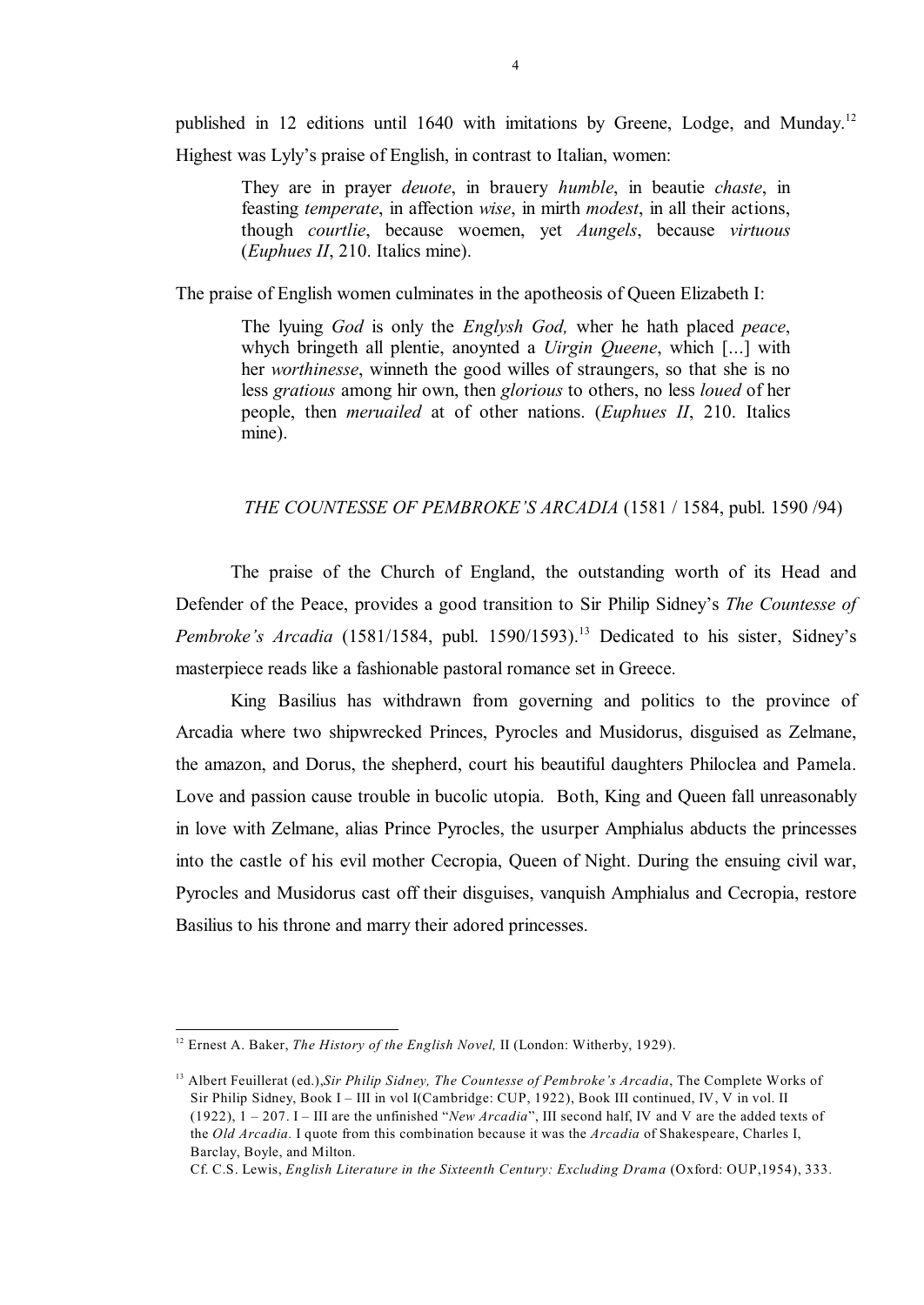The scale of virtues in the *Arcadia* is that of the conventional high romance. Good examples are how Pyrocles confesses his love to Philoclea and his readiness to kill himself if she rejects him.

[...] you that Nature hath made the Loadstarre of *comfort* [...] whome *vertue* hath made the Princesse of *felicitie* [...] whom my choyse hath made the *Goddesse* of my safetie [...] my desire may be waied in the ballances of *Honour* and let *Vertue* hold them. For if the highest *Love* in no base person may aspire to *grace* , then may I hope your *beautie* will not be without *pittie*. If otherwise you be (alas but let it never be so) resolved , yet shall not my death be comfortless, receiving it by your sentence.(*Arcadia, II*, 259. Italics mine)

Love is the compass of nature, guided by beauty. Pyrocles gives away himself to Philoclea, including his life, because her virtue not only balances his love with honour, she incites his sublimation from felicity to God's grace .Pamela, in her cool constancy, admits premarital love only as sexless eros in the courtly tradition whereas Philoclea, once her heart is won, trusts herself completely to Pyrocles, only appealing to the restraints of his virtue.

Thou hast then the victorie; use it with *vertue*. Thy *vertue* wan me; with *vertue* preserve me. Doost thou love me? Keepe me then still *worthy* to be beloved. (*Arcadia II,* 260 - 261. Italics mine.)

Compared to the stereotypes in Lyly's work, the psychological realism in Sidney's romance is remarkable. Not only is dueling criticized if it is based on ambition, revenge or on an excessive code of honour. The main characters are complex, contradictory, very true to life. They even follow a self-analytical interest: [...] when others marke their sheep, we [...] marke [mentally observe]<sup>14</sup> our selves." (*Arcadia I*, 8.).

Virtue is not only its own reward, it has to be based on the free will to act according to the highest moral principles, even in temptation or under torture. In his *Apology for Poetry or the Defence of Poesy* (publ. 1595), Sidney had based the superiority of literature to philosophy and historiography on

[...] that delightful teaching [...] in the Ethike and Politique consideration, with the end of well doing, and not of well knowing onely.<sup>15</sup>

<sup>&</sup>lt;sup>14</sup> *The Oxford English Dictionary*, s.v. "to mark", 8.

<sup>&</sup>lt;sup>15</sup> Geoffrey Shepherd (ed.), Sir Philip Sidney: "An Apology for Poetry or The Defence of Poesy" (London, Edinburgh: Nelson, 1965), 95 – 142, 103. Cf. Gerd Rohmann, "Unacknowledged Legislators of the World? Sidney's *An Apology or the Defence of Poesy* and Shelley's *A Defence of Poetry*", in: Horst Höhne

 <sup>(</sup>ed.), *Romantic Discourses* (Essen: Blaue Eule, 1994), 157 – 167, 162.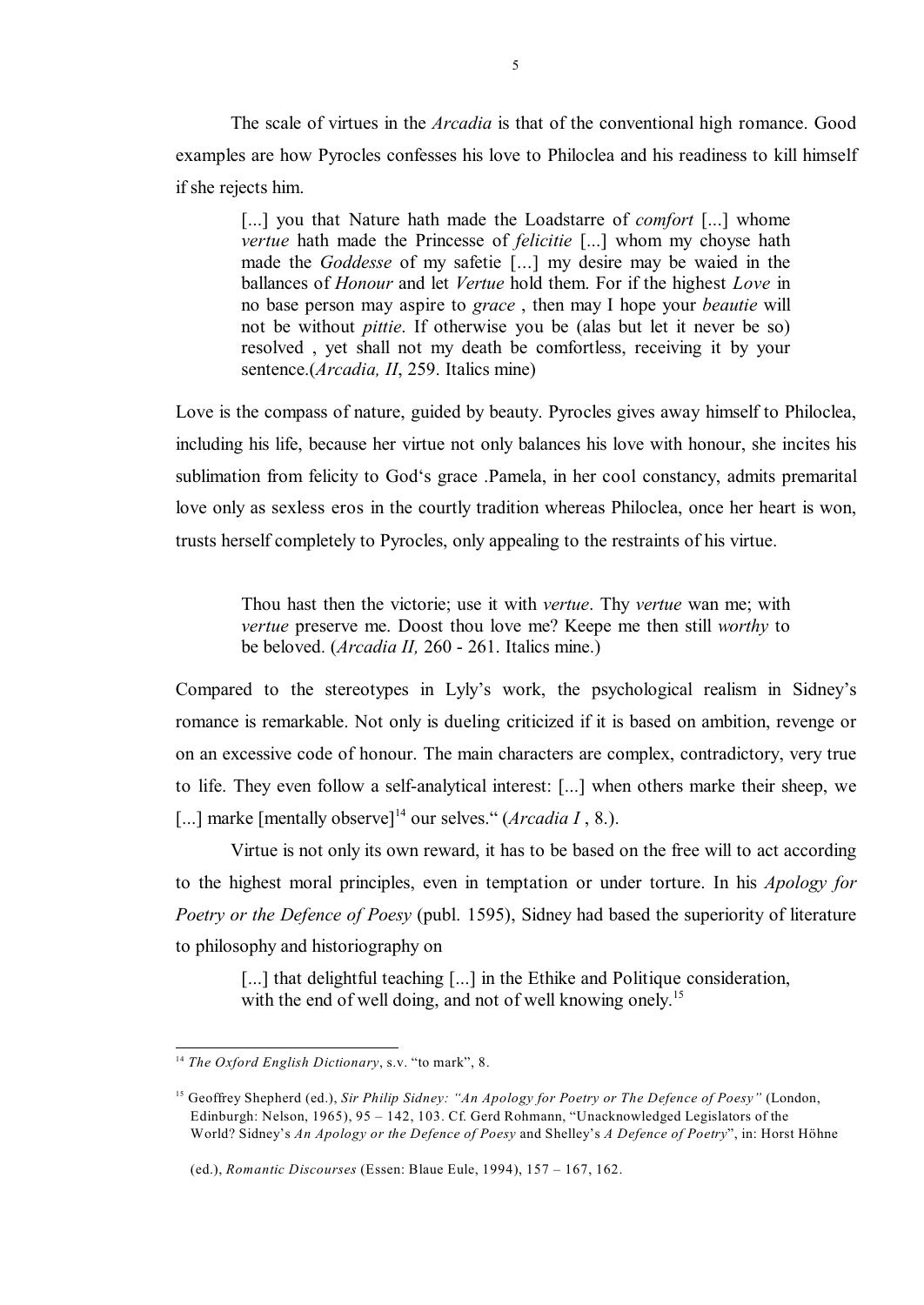Ethically, the *Arcadia* cannot have been intended as an escapist pastoral romance. On the contrary, it mirrors more than Sidney's criticism of the Elizabethan court, it should also be read as a political *roman à clef* about the state of the nation.

[...] his oft-quoted desire when he lay dying, that it should be destroyed, might suggest that in an age of political censorship he recognized the implicit danger to his family in allowing such an obvious political allegory to survive him.<sup>16</sup>

A key to *Arcadia* reveals Basilius, the weak Duke, as Queen Elizabeth I, the power-greedy Cecropia as Mary Stuart in her ambition to reserve the throne to her son James, the ideal love Philoclea as Sidney's "Stella" Penelope Devereux, Lady Rich, the majestic Pamela as her sister Dorothy, and the hero Pyrocles together with Knight Philisides as portraits of Sir Philip Sidney himself.<sup>17</sup> Rough as these identifications may be, it cannot be denied that Sidney supported the Protestant cause after he had witnessed the Saint Bartholomew's Day massacre of the Huguenots in Paris (1572). Consequently he helped organize a Union of Protestant princes in Germany (1577) and supported the Dutch war of independence from Spain (1578). Spenser dedicated his *Shepheardes Calendar* (1579) to him as a Protestant hero. $18$ 

Queen Elizabeth, despite her excommunication by Pope Pius V in 1570, was not ready to lead the Protestant Union against the progressing counter reformation on the Continent. She was almost persuaded by Sidney's enemy, the Earl of Oxford, to agree to a diplomatic marriage with the Catholic Duke of Alençon, and expelled the author from her Court for opposing this match (1580). Under the pressure of Lord Burghley, Elizabeth "[...] was no activist in Foreign affairs  $[\dots]^{(19)}$  Therefore, Sidney had many reasons to be dissatisfied with the Queen's hesitating policy and with the power of the oligarchy  $\lbrack$ ...] making the Royall countenance serve to undermine the Royall soveraintie." (*Arcadia*, II, 185.).

<sup>&</sup>lt;sup>16</sup> Diana Neill, *A Short History of the English Novel* (London: Jarrolds, 1951), 24.

E. Greenlaw, "Sidney's *Arcadia* as an Example of Elizabethan Allegory", *Kittredge Anniversary Papers* <sup>17</sup> (Boston: Harvard UP , 1913), 327 – 337.

<sup>&</sup>lt;sup>18</sup> Edmund Spenser, "The Shepheardes Calendar", in: Edwin Greenlaw et al. (eds.), *The Works of Edmund Spenser: The Minor Poems*, I (Baltimore: Johns Hopkins UP, 1943), 3.

<sup>&</sup>lt;sup>19</sup> Roger Howell, *Sir Philip Sidney, The Shepherd Knight* (Boston: Little, Brown, 1968), 40.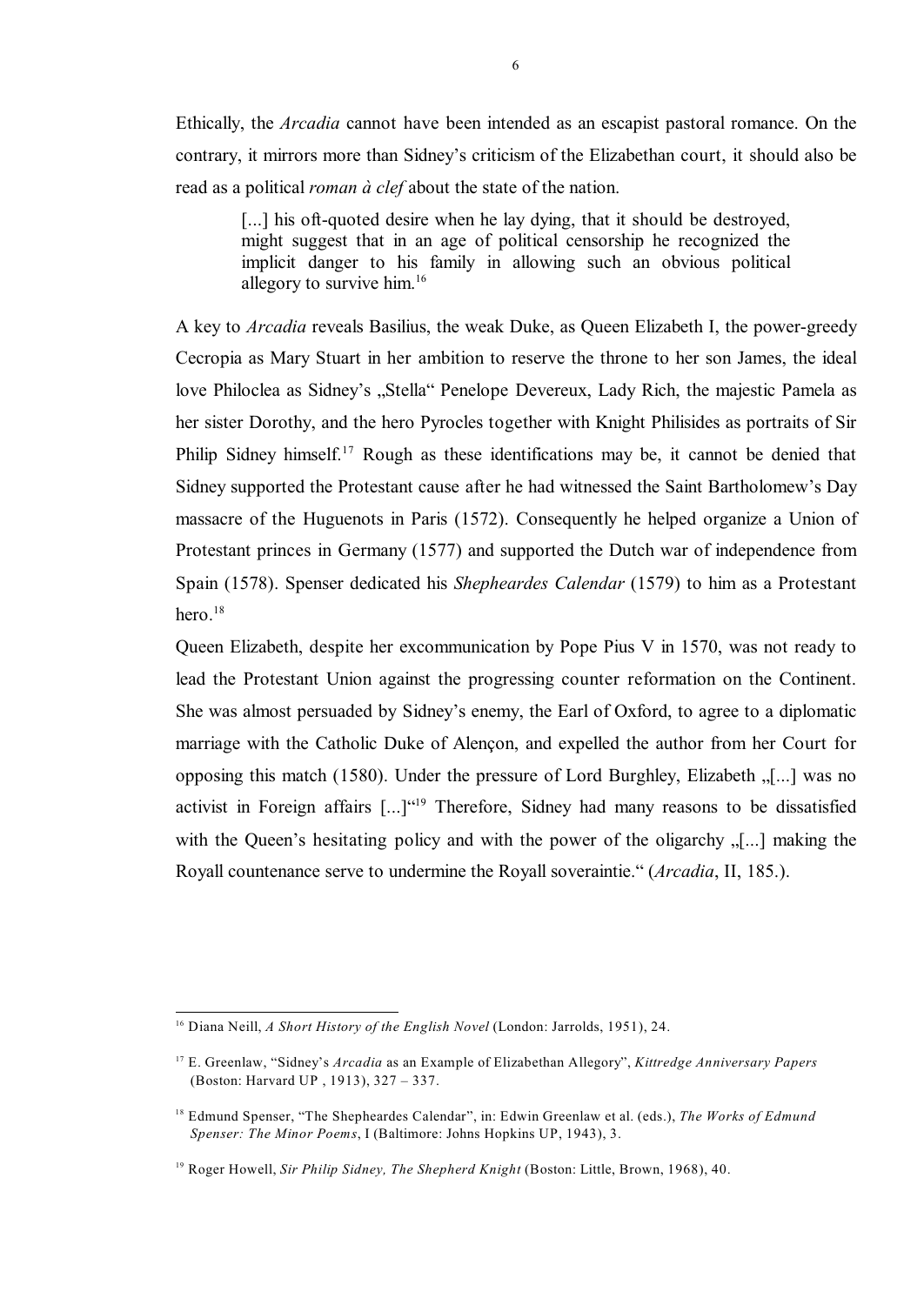In his exile, Sidney composed such  $\lbrack ... \rbrack$  moral and political lessons  $\lbrack ... \rbrack^{(20)}$  into his *Arcadia* that he could criticize contemporary problems in his romance – novel, for "[...] its strongest ties are with the England of Sidney's day."<sup>21</sup>

Euarchus, the Justice King, is Sidney's paragon of the ideal ruler for the English people, because he alone is able to save Arcadia. He is

[...] a Prince, & a father of people, who ought with the eye of *wisdome*, the hand of *fortitude*, and the hart of *justice* to set downe all private conceits, in comparison of what for the publike is profitable. (*Arcadia*, III, 468. Italics mine.)

Impartial versus his own son, because the law is above himself, the ideal statesman fulfills the principles of his private virtues of WISDOM, FORTITUDE, JUSTICE in order to be successful in the highest public virtue, GOOD GOVERNMENT.

Sidney's *Arcadia* was the most popular English combination of romance and novel in the 17<sup>th</sup> century. It had more than 20 editions<sup>22</sup> until Richardson in *Pamela, or Virtue Rewarded* (1740) named his protagonist after the second heroine in the Elizabethan knight's romance – novel of private and public affairs. *Arcadia* was seminal for the 17<sup>th</sup>century sentimental novels of the salons, such as Honoré d'Urfé's *Astrée* (1607 – 1624) and Mlle. de Scudéry's *Clélie* (1654 – 1661) which returned to England in first translations of 1620 and 1656.<sup>23</sup>

The fact that Sidney's *Arcadia* is not even mentioned in a recent introduction to fiction in text and context<sup>24</sup> proves the poor state of research on the English novel in the time of Shakespeare, not only in Germany<sup>25</sup>.

<sup>&</sup>lt;sup>20</sup> N. Smith (ed.), *Fulke Greville, The Life of the Renowned Sir Philip Sidney* (Oxford: OUP, 1907), 15 – 16.

<sup>&</sup>lt;sup>21</sup> W.R. Davis, R.A. Lanham, *Sidney's Arcadia* (New Haven, London, 1965), 389.

<sup>&</sup>lt;sup>22</sup> Roger Howell, *Sir Philip Sidney*, 165.

<sup>&</sup>lt;sup>23</sup> Charlotte Morgan, *The Rise of the Novel of Manners: A Study in English Prose Fiction Between 1600 and 1740* ( New York: Columbia UP, 1911), 136, 161, 176.

<sup>&</sup>lt;sup>24</sup> Sonja Fielitz, *Roman: Text & Kontext*, Anglistik, Amerikanistik (Berlin: Cornelsen, 2001).

<sup>&</sup>lt;sup>25</sup> Sabine Volk-Birke, "Genre, Rhetoric, and the Presentation of Consciousness in Sir Philip Sidney's *Arcadia*", in: F.W. Neumann, S. Schülting (eds.), *Anglistentag 1998, Erfurt* (Trier: wvt, 1999), 225 – 237, 236: "[...] we need to look more closely at the history of the English novel again."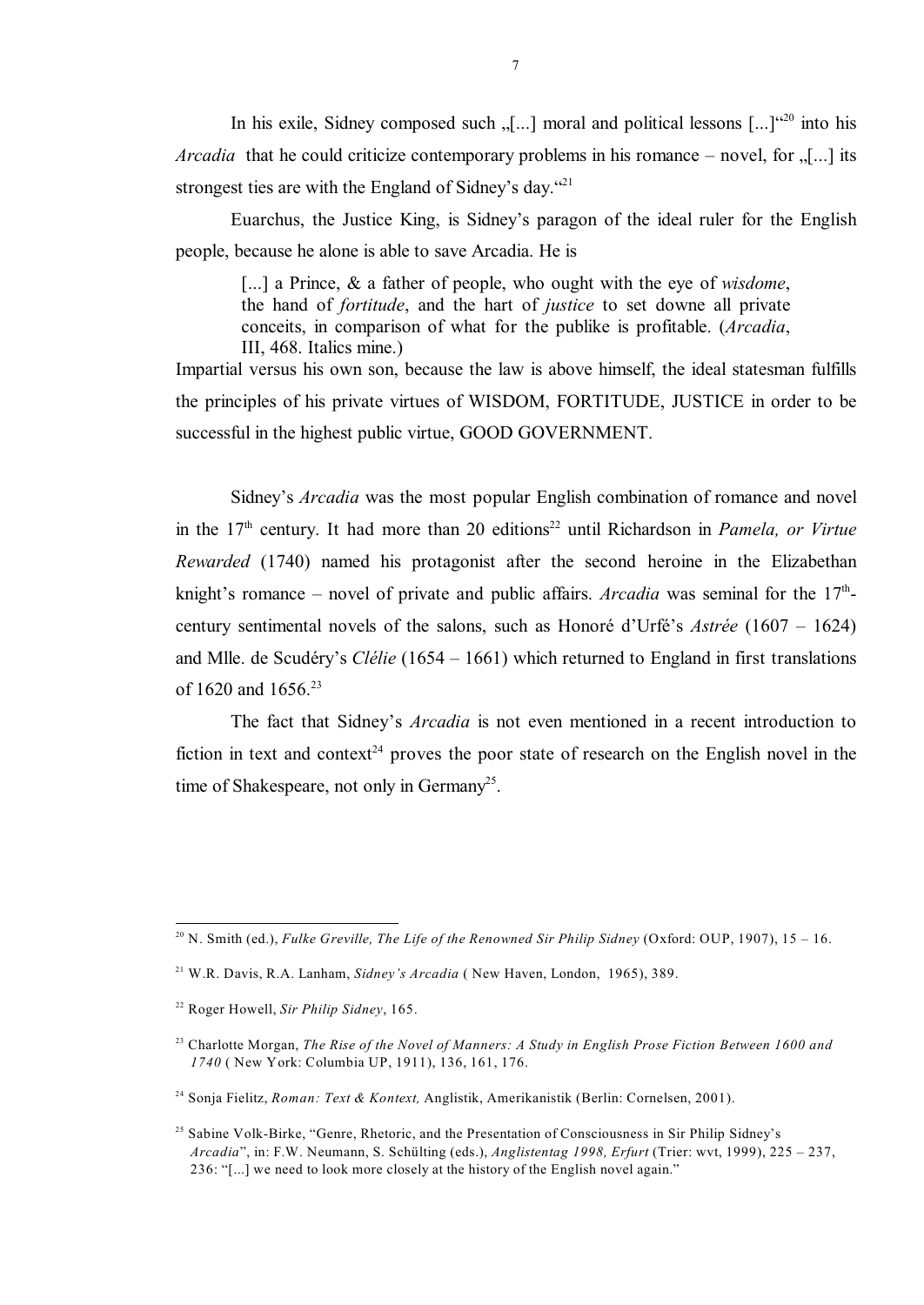## *THE UNFORTUNATE TRAVELLER; OR THE LIFE OF IACKE WILTON* (1594)

*The Unfortunate Traveller, or The Life of Iacke Wilton* (1594)<sup>26</sup> is almost unanimously categorized as the first English picaresque novel. The Spanish model, *Lazarillo de Tormes* (1554), had been translated 18 years before Thomas Nashe, the most aggressive university wit.<sup>27</sup> published his anti-romance.

In the second half of the 16<sup>th</sup> century, a new genre was born, and *Don Quixote* (1605 / 1615) would reluctantly give the coup de grace to its old chivalric form with its loci amoeni of ideal bucolic landscapes, the forest and the castle, its giant figures of the shepherd knight, the royal court, the pure virgins in distress, the usurper and the queen of night.

[...] from arcadia and chivalry to the desolate urban landscape of misery and hunger; from romance to irony  $-$  in fact, the Copernican revolution that produced a new genre  $-[...]^{28}$ 

Concerning *The Unfortunate Traveller* one could add: "From arcadia to the battle fields of Europe."

The narrative technique changes from an epic omniscient point of view with eclogues to a first person eye-witness narrator<sup>29</sup> and mock-Petrarchan love sonnets. The

<sup>&</sup>lt;sup>26</sup> Thomas Nashe, "The Unfortunate Traveller", in: Robert Ashley and Edwin M. Moseley (eds.), *Elizabethan Fiction* (New York: Holt, Rinehart and Winston, 1953), 203 – 308; Notes 419 – 436. This text is taken from a collation of the two 1594 editions of *The Unfortunate Traveller* in McKerrow's collection. All quotations are taken from this text.

<sup>&</sup>lt;sup>27</sup> Manfred Pfister, "The Unfortunate Traveller", in: *Kindlers Literatur Lexikon*, Vol. 22 (München: dtv, 1974), 9736.

<sup>&</sup>lt;sup>28</sup> Javier Herrero, "Renaissance Poverty and Lazarillo's Family: The Birth of the Picaresque Genre", *PMLA*, 94 (1979), 876 – 886; 884.

<sup>&</sup>lt;sup>29</sup> Herbert G. Klein, "The Narrative I as Scientific Observer in the Early English Novel", in: R. Borgmeier, H. Grabes, A.H. Jucker (eds.), *Anglistentag 1997, Gießen* (Trier: wvt, 1998), 277 – 287, mentions Aphra Behn (1688), Defoe (1719) and Richardson (1740) as first novelists because they "introduce the narrative I", 278, 281, 283.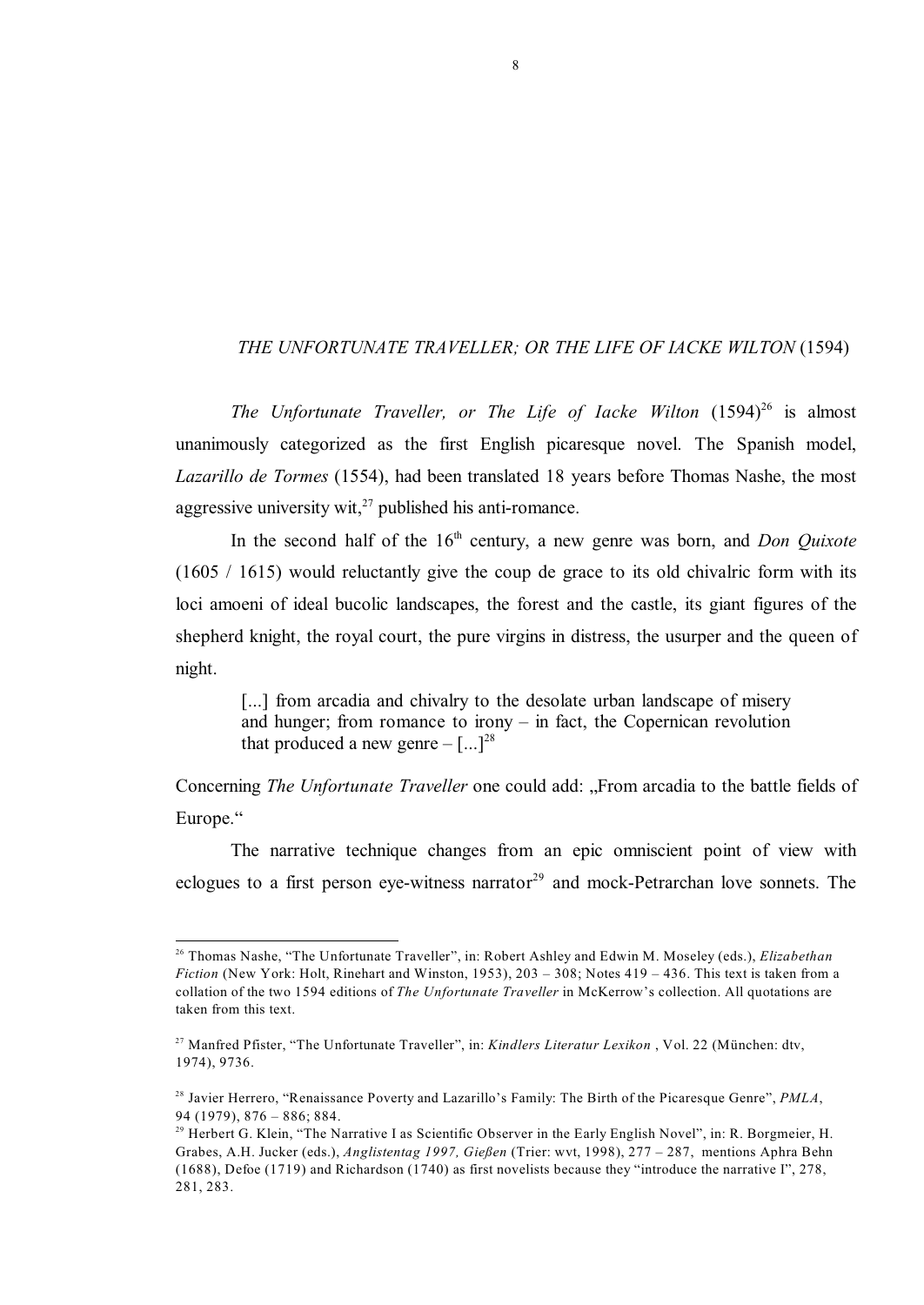unfortunate traveller is not an outcast, not a suffering Lazarillo but an ultimately successful rogue in a roguish world.

[...] I, Jack Wilton, (a gentleman at least,) was [...] a page, belonging [...] unto the confines of the English court; where what my credit was, a number of my creditors [...], sole king of the cans and [...] provant [...] (203.) [...] let me [...] ruminate a line or two on the excellence of my *wit*: but I will not breathe either till I have disfraughted all my *knavery.* [...] (217.) I think confidently I was ordained *God's scourge* [...] (218.)

The novel consists of 15 episodes, knit together by the rogue's adventures which have a more or less true historical background.

Jack's first four plots are set during Henry VIII's Flemish campaign in August and September, 1513. At Tournai he ruins a quartermaster by suspecting him of high treason, so that the miser distributes victuals, especially gallons of cider  $\lbrack$ ...] frankly amongst poor soldiers;  $[\dots]$ " (208.). During the siege of Thérouanne Jack talks a stupid captain into  $[\dots]$ the art of dissembling [...] as perfect as any courtier." (212.). The hated captain pretends to desert to the French camp as a traitor and come back as a secret agent with the actual result that he gets "Jack Drum's entertainment" (211.) by order of the French King first and on his return by the English King alike. Short of money, Wilton in his third jest disguises as a whore and steals six crowns from a lecherous Swiss captain. His fourth trick is to make a false alarm so that the clerks  $\sqrt{...}$  resigned their desks, with the money that was in them, and in fine, left me and my fellows (their foolcatchers) lords of the field: [...]" (218.).

These four plots read as if they had been taken from popular jest books or lowerclass coney catching pamphlets. Wilton reassures us that  $\lceil \ldots \rceil$  I was no common squire, no undertrodden torchbearer; [...]" (219.), returns to England only to have to flee from the "[...] sweating sickness. [...] with the contagious heat [...] died more thick than of the pestilence: [...]" (220). Such an epidemic occurred in and around London in 1517.

During the sixth episode we find Jack Wilton back on the Continent as a mercenary soldier with François I in the battle of Milan (1515), with the German Emperor at Frankenhausen (1525) and during the crushing of the anabaptist uprising of Münster in 1534. Warfare is described with exaggerated cruelty in a grotesque kind of realism.

[...] there were more arms and legs scattered in the field that day than will be gathered up till doomsday: the French king himself in this conflict was much distressed, the brains of his own men sprinkled in his face, thrice was his courser slain under him, and thrice was he struck on the breast with a spear: [...] (222.)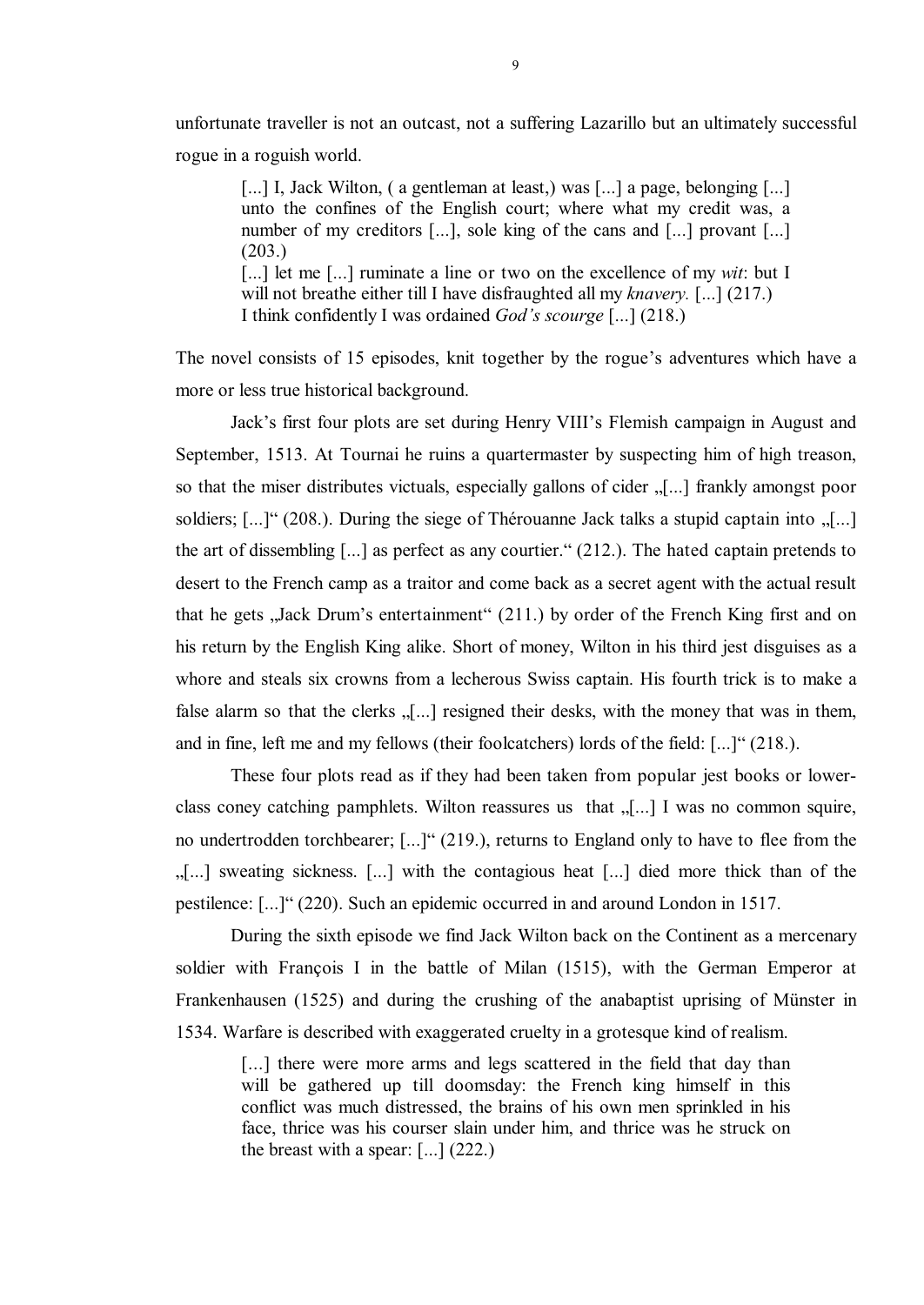This new realism is radically different from the chivalric cult of heroic warfare. Nashe's description of the anabaptists at Münster as

[...] base handicrafts, as cobblers and curriers and tinkers [...] (224.). [...] by pitched, I do not mean set in order, for that was far from their order [...] most of them pitched their patched clothes to make them impierceable: [...] they expostulate with God to grant them victory, [...] (225.)

[...] when according to their Anabaptistical error they might all be christened in their own blood. (223.)

This scene ironically and cynically refers to the Puritan sects of the Dissenters who refuse the Oath of Supremacy to the Church and King of England (Act of 1534) and alludes to their doctrines of insubordination, revelationism, and fervent faith instead of good works. The author by his narrative voice of Jack Wilton indirectly criticizes Gabriel Harvey, his enemy in the Marprelate Controversy.

Hear what it is to be Anabaptists, to be Puritans, to be villains; [...] (231.)

After his return to Middleborough, Wilton enters the service of a page for Lord Henry Howard, Earl of Surrey. Surrey, the famous poet of blank verse and inventor of the Englich sonnet, infatuated with his spiritual paramour "Geraldine" (Elizabeth Fitzgerald of Kildare, a descendant of the Giraldi of Florence), takes Jack into the expected romance plot on a Grand Tour which proves to become the nightmare of the seven episodes of Wilton;s unfortunate travels: Rotterdam – Wittenberg – Vienna – Venice – Florence – Rome – Bologna.

At Rotterdam, Wilton pretends to have visited Erasmus and Sir Thomas More (who never met there) in order to praise their criticism of court and country in *Laus stultitiae* (1509) and *Utopia* (1516).

Erasmus [...] seemed so much to mislike the indiscretion of princes in preferring of parasites and fools, that he decreed [...] to swim with the stream, and write a book [...] in commendation of folly. [...] Sir Thomas More traveled in a clean contrary province, for he seeing most commonwealths corrupted by ill custom  $\&$  that principalities were nothing but great piracies, [...] a manifest conspiracy of rich men against poor men, [...] he concluded [...] to lay down a perfect plot of a commonwealth [...], which he would entitle his *Utopia*. (235.)

After this fair appraisal of the greatest Catholic critics of European Renaissance poverty, Nashe introduces his readers to the University of Wittenberg, in a secret satire of Cambridge and an open criticism of Germany. The professors are crouchers in hooded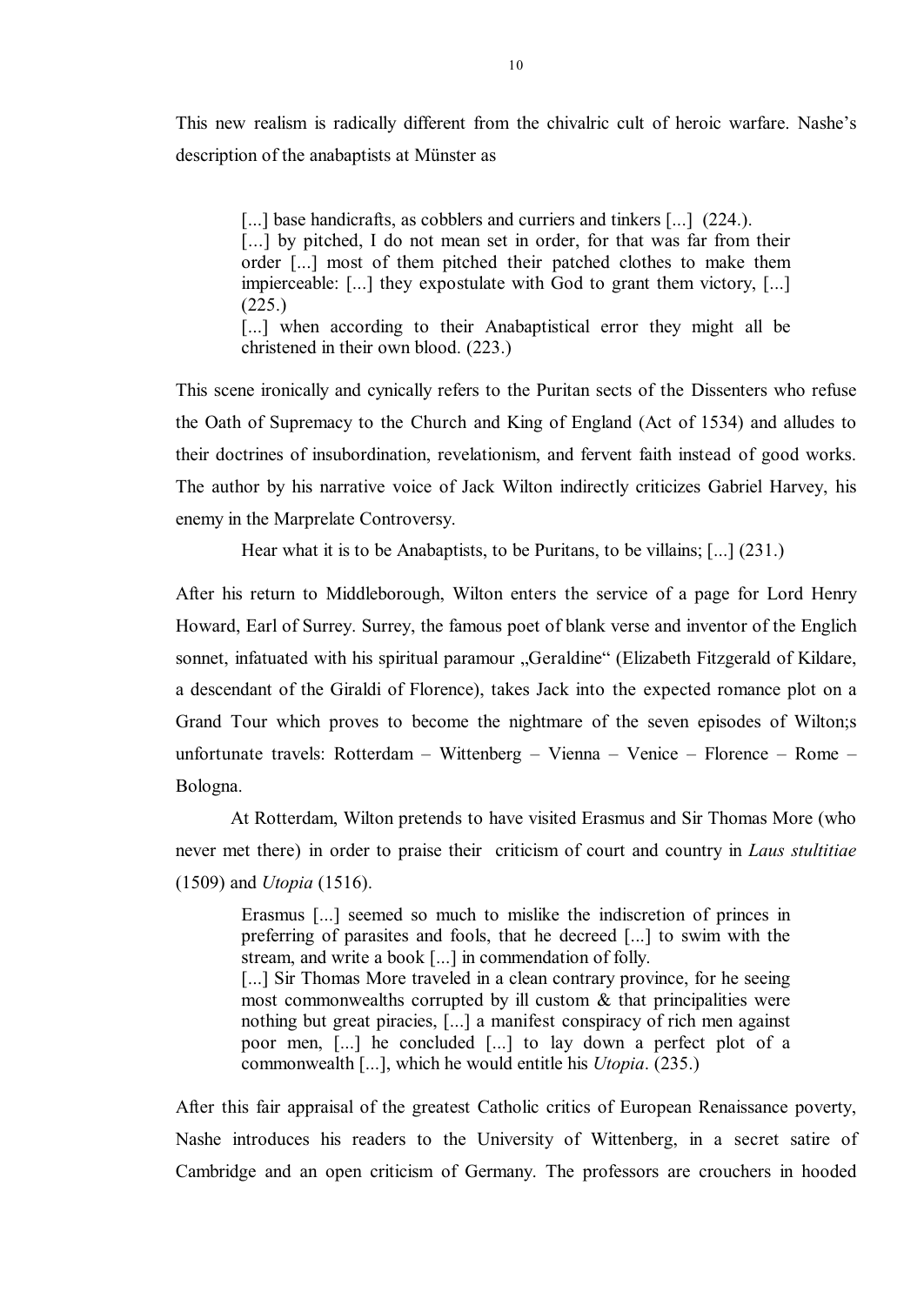hypocrisy, Protestant plagiarists of Cicero but more lengthy and verbose. The citizens and craftsmen are presented as ridiculous drunkards and crafty gluttons, just "leaden-headed Germans" (240.) who rather admire the tricks of Cornnelius Agrippa (1486 – 1535), a reputed magician, instead of understanding the disputations of Martin Luther, the great reformer, and his supporter, the humanist Carolostadius (1480 – 1541) .

On their way to the Emperor's court at Vienna, Wilton and Surrey agree on a new stratagem which is rather taken from comedies than from romances: they change names, clothes and characters.

It was concluded betwixt us, that I should be the Earl of Surrey, and he my man, only because in his person, which he would not have reproached, he meant to take more *liberty of behavior*: as for my carriage he knew he was to tune it at a key, [...] . (241. Italics mine.).

That Surrey was a fire eater but fastidious about his reputation, are historical facts. Cornelius Agrippa appears as a character in the novel. In his magic glass he shows Geraldine  $\lceil \cdot \rceil$  sick wheeping on her bed, and resolved all into devout religion for the absence of her lord." (242.). Surrey cannot refrain from making a plaintive poem praising Geraldine's fair beauty, silver breasts, starry eyes, heavenly hair, dewy breath, dainty limbs, rose-crowned cheeks, nectar kisses.

In Vienna, the chief entertainments are still boozing and gluttony, in Venice whoring, theft, murder and treason are added.

[...] our special approved good pander Petro de Campo Frego [...] The devil himself is not such a devil as he [...] . He must have the back of an ass, the snout of an elephant, the wit of a fox, and the teeth of a wolf; he must fawn like a spaniel, crouch like a Jew, leer like a sheepbiter. If he be half a Puritan, and has Scripture continually in his mouth, he speeds the better. (247.)

[...] he was seen in all the *seven liberal deadly sciences* [ i. e. WRATH, GLUTTONY, AVARICE, LUST, ENVY, PRIDE, SLOTH<sup>30</sup>, not a sin but he was as absolute in as Satan himself.[...] he planted in us the first Italianate wit that we had. (248. Italics mine.)

Surrey and his image of Geraldine  $\left( \int_{\mathbb{R}} \right)$  he was more in love with his own curious forming fancy than her face;  $[...]$ ,  $(250)$  stand for the romance plot, whereas Wilton and his jailbird Diamante ("[...] she was immaculate honest till she met with us in prison.",249.) represent the picaresque plot of the novel. After their release, Diamante proves to be with child. In Rome Wilton sees her kissing "very lovingly" (286.) with a prentice, but in Bologna he marries his courtesan as a symbolic act of his ultimate reform –

<sup>&</sup>lt;sup>30</sup> Steve Dobell (ed.), *The Seven Deadly Sins* (London: Pavilion, 1997), 5.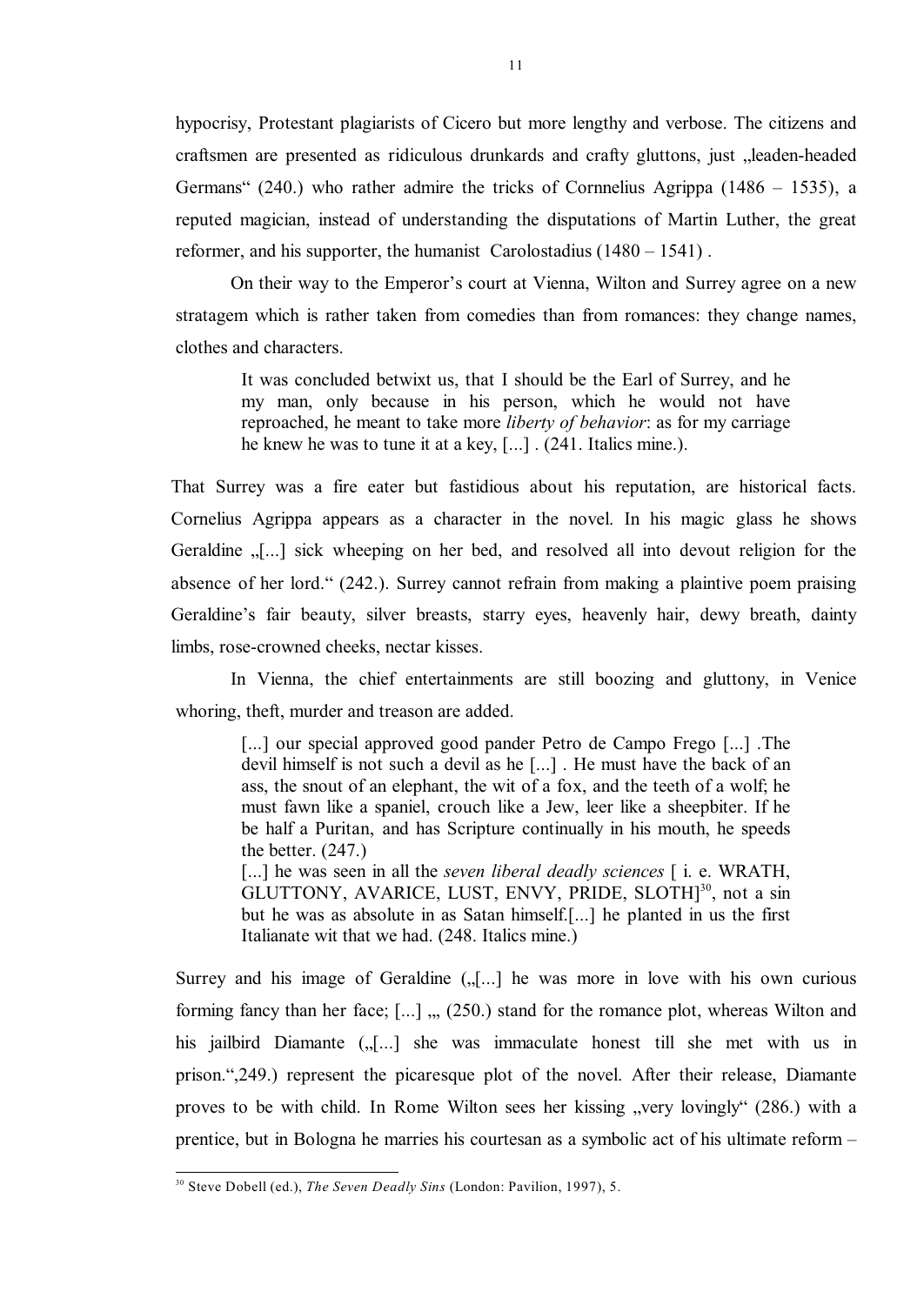all this was impossible only 20 years earlier in a traditional English novel of manners or chivalric romance because the serious early English novels were received as conduct books for the reading public.

Surrey, Wilton, and Diamante owe their liberation from the dungeons of Venice to John Russell, the English ambassador (though not at Venice but connected with the Earl) and to the religious and cultural critic Pietro Aretino ( 1492 – 1554 ), head of the Venetian Parnassus, honoured by Charles V, Francis I, Henry VIII, Nashe's paragon of *literary virtues*

[...] he writ with nought but the *spirit* of ink [...] (251.) His pen was sharp-pointed like a poinard; no leaf he wrote on but was like a burning glass to set on fire all his readers. [...] His life he contemned in comparison of the *liberty of speech*. (252.) Tully, Ovid, Seneca were never such ornaments to Italy as thou hast been. (253. Italics mine.)

The ancients are quoted to give prestige to conventional fictions, the picareque novel makes fun of them and favours the moderns. Consequently, the picaresque hero takes French leave from feudalism, poetry and appearances, when the Earl of Surrey asks him to part with Diamante,

[...] fully possessed of her husband's goods, she invested me in the state of a monarch. (254.) ²My earldom I would sooner resign than part with such a special *benefactor*. [...] Lo, into my former state I return again; poor Jack Wilton and your servant am I,  $, \ldots$  (256. Italics mine.)

There is a new middle-class self-reliance in these words and mocking criticism in the page's description of his master's love sonnet.

[...] his tongue thrust the stars out of heaven, and eclipsed the sun and moon with comparisons ; [...] The alchemy of his eloquence out of the incomprehensible drossy matter of clouds and air, distilled no more quintessence than would make his Geraldine complete fair. (257.)

Surrey's proud challenge in the Duke of Florence's court against all comers, "(whether Christians, Turks, Jews, or Saracens)" (257.) in defence of his Geraldine's *beauty* exaggerates a fastidious notion of *honour* because it retaliates rumours or verbally uttered doubt, i.e. matters of taste and free opinion, by violence, up to the risk of death, in a tournament of tilting and duelling.

The symbolism of the knights' armour is pompously far-fetched and obsolete, their real appearance exotic, grotesque and ridiculous.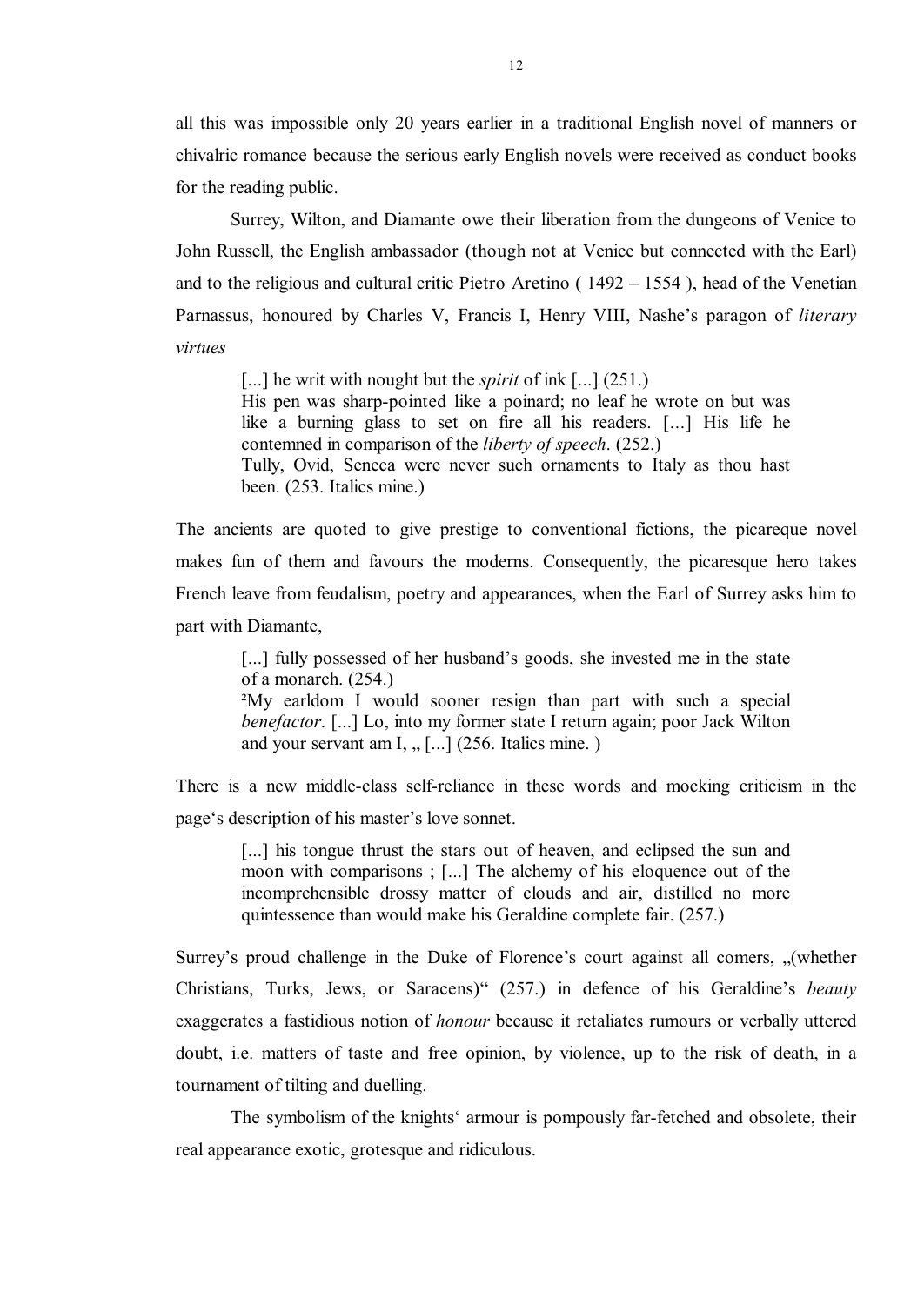The right honourable and ever-renowned Lord Henry Howard, Earl of Surrey, my singular good lord and master, entered the lists after this order. His armour was all intermixed with lilies and roses, [...] his helmet [...] like a gardener's water pot, [...] The symbol thereto annexed was [...] *Ex lachrimis lachrimae*. [...] his horse [...] in full proportion and shape of an estrich. [...] some other Pegasus, (258.) [...] The words to this device was *Acculeo alatus*, I spread my wings only spurred with her eyes. [...] his shield was framed like a burning glass, [...] on the outside whereof was his mistress' picture [...] (259.) [...] on the inside a naked sword tied in a true love knot; the mot, *Militat omnis amans*. (260.)

This description is a show of useless ritual: a watering-can as a helmet, a Pegasus like a stuffed ostrich, a burning glass as a shield standing for the legend that the flowers of love are watered by tears, that the ostrich is the fastest runner, eats iron and hatches its eggs with hot rays from the eyes. The tedious descriptions of eight more absurd knights and five shields that follow, revive remains of the past which any common infanterist could shoot from their horses with his crossbow or primitive musket despite all their armour and *valour* but

Only the Earl of Surrey, my master, observed the true measures of *honour*, and made all his encounterers new scour their armour in the dust: so great was his *glory* that day as Geraldine was thereby eternally glorified. (264.Italics mine.)

Surrey is then dutifully called back to England, and Wilton to Rome, the Babylon, Sodom, and Gomorrha of the Renaissance. Nashe's view is that of the Established Church which accepted the Lutherans. The radical Protestants and the Catholics, especially Jesuits and the competitive Spaniards are faced with mistrust and criticism. The Pope, according to *The Unfortunate Traveller*, is a three-headed (Tiara-crowned) monster.

The only description of Jack's outer appearance is given because Juliana, "one of the Pope's concubines" (287.) falls in love with his youth and beardless face when Zadoch the Jew sells him to Doctor Zachary, the Pope's physician, to be bleeded to death and consequently taken to pieces in an anatomy:

[...] a young man [...], of the age of eighteen, of stature tall, straightlimbed, of as clear a complexion as any painter's fancy can imagine: [...] (287.)

After his survival of the plague (1522), after witnessing Esdra's rape of Heraclide, a second Lucrece, after his imprisonment by Zadoch, after his nightmares to be anatomized by Zachary (not an Anatomy of Wit), after seeing Zadoch's cruel torture and burning, Wilton and his Diamante meeet again in a mock-romance anagnorisis in Juliana's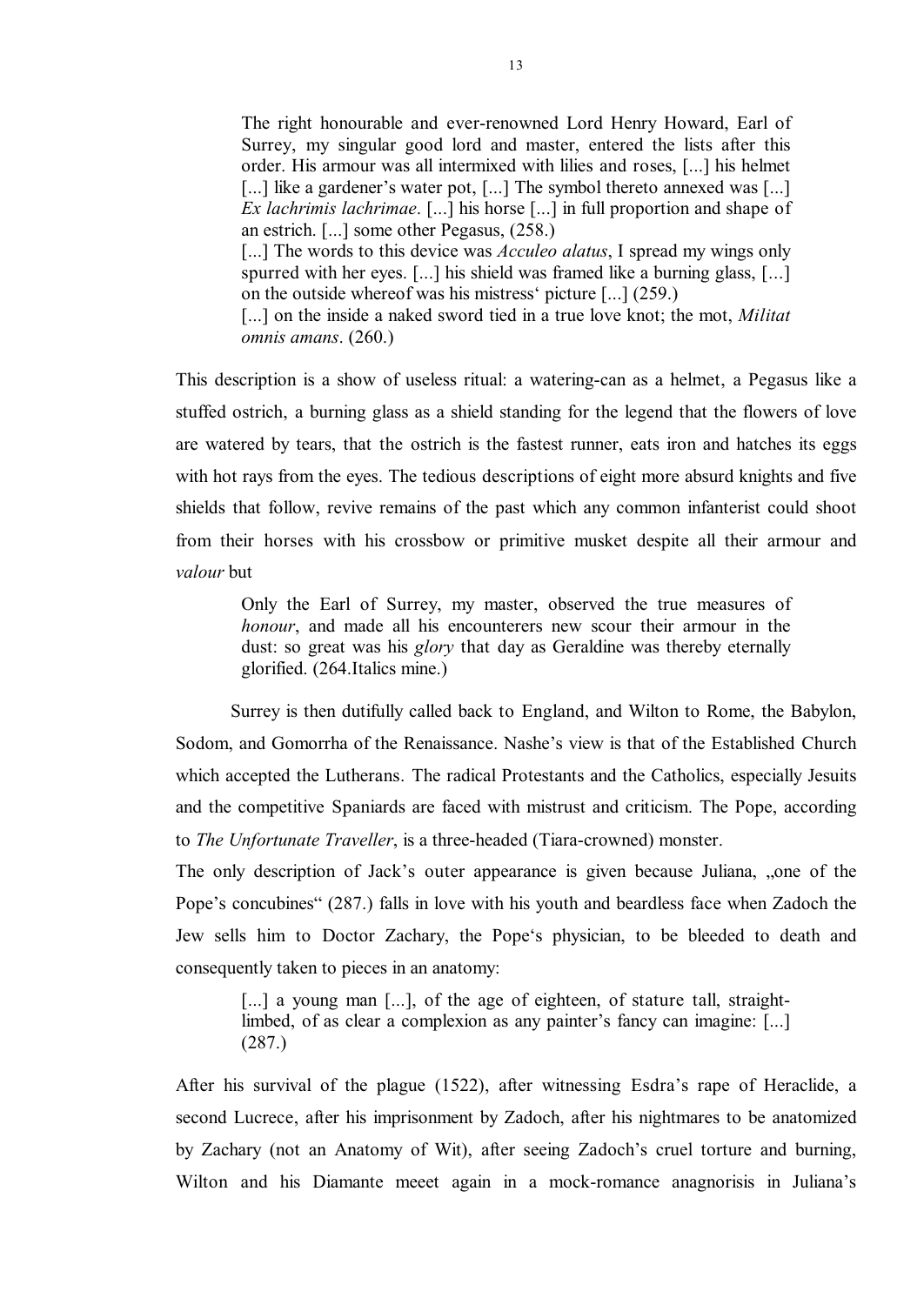household like the "Three Brothers" in the Grimms' folk- and household fairy tales, only to conspire against their countess because she sexually exploits Wilton to the border of consumption,

[...] pack all her jewels, plate, money that was extant, and to the waterside send them: to conclude, courageously rob her, and run away (299.)

to Bologna.

In Rome, the unfortunate traveller had finally become  $\sqrt{...}$  a historiographer of my own misfortunes [...]" (266.). Freed from the danger of being hanged, Jack Wilton learns from a banished English earl that the hope of profiting from a Grand Tour is an illusion. The arguments are insular and full of national stereotypes. They sum up the disillusioning message of Nashe's novel of roguery<sup>31</sup> Jack breaks out of the Chain of Being because he is a chained being:

" [...] The first traveller was Cain [...] Travel (like the travail wherein smiths put wild horses) [...] is good for nothing but to tame and bring men under.

God had no greater curse to lay upon the Israelites, than by leading them out of their own country to live as slaves in a strange land. (280.)

He that is a traveller must have the back of an ass to bear all, a tongue like a tail of a dog to flatter all, the mouth of a hog to eat what is set before him, the ear of a merchant to hear all and say nothing: [...] there is no *liberty* or *freedom*. [...] when thou hast a thousand thousand masters [...] then shalt thou find there is no such hell as to leave thy father's house [...] (281.)

[...] *let others tell you strange accidents, treasons, poisonings,* [...] *in France, Spain and Italy: it is no harm for you to hear them, but come not near them.*

.What is there in France to be learned more than in England, but falsehood in fellowship, perfect slovenry, to love no man but for my pleasure, to swear *Ah par la mort de Dieu* (italics Nashe's) [...] Nought else have they profited by their travel, save learned to distinguish of the true Bordeaux grape and know a cup of neat Gascoigne wine from wine of Orleans: [...]

From Spain what bringeth our traveller? A skull-crowned hat of the fashion of an old deep porringer [...] A soldier  $\&$  a braggart he is [...]; he jetteth stuttering, dancing on his toes with his hands under his sides. (283.)

[...] they have not a good morsel of meat except it be salt pilchers to eat [...] all the year long: [...], they are poor beggars, [...]

It is of no avail to pretend that *The Unfortunte Traveller* is *not* a picaresque novel, see: Robert Rehder, 31 "Realism again: Flaubert's Barometer and *The Unfortunate Traveller*", in: Wolfgang Görtschacher, Holger

Klein (eds.), *Narrative Strategies in Early English Fiction* (Lewiston, NY, Salzburg, Austria: Mellen, 1995), 241 – 258, 249. Rehder mixes up the narrator, Jack, with the author, Nashe himself: 253 ff.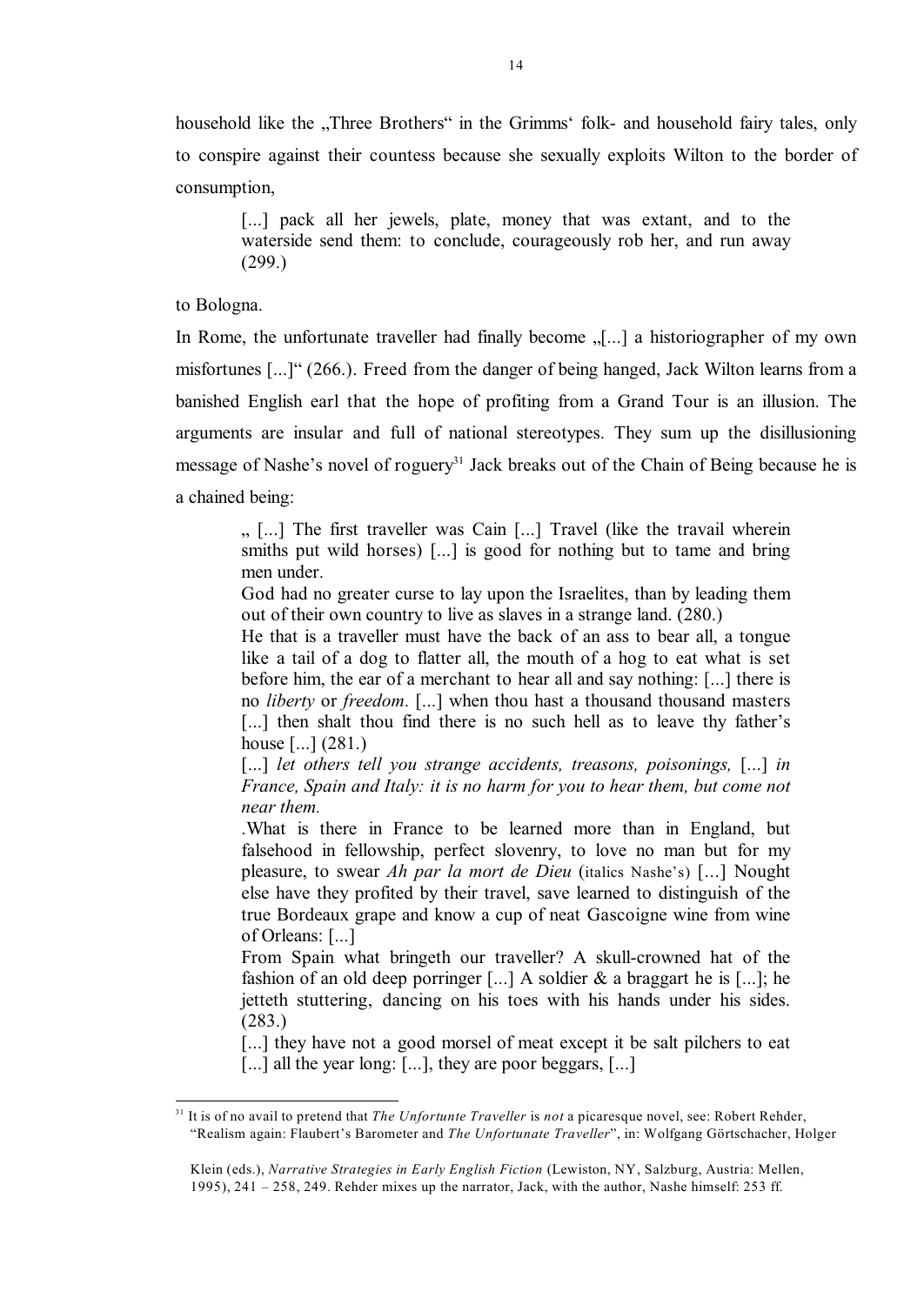Italy, the paradise of the earth and the epicure's heaven, how doth it form our young master? [...] From thence be brings the art of atheism, the art of epicurizing, the art of whoring, the art of poisoning, the art of sodomitry. [...] it maketh a man an excellent courtier, a curious carpet knight: [...] It is now a privy note among the better sort of men, when they would set a singular mark or brand on a notorious villain, to say, he hath been in Italy. (284.) The devil and I am desperate, he of being restored to heaven, I of being recalled home." Here he held his peace and wept. (285. Italics mine.)

These statements, terribly generalizing as they are, represent the auctorial voice in Nashe's novel. They are based on Jack's own experience, confirmed by the other unfortunate traveller, they conform to the standardized images of France, Spain, and Italy in other early English fictions. The clichés of the German upper class theoretician and lower class drunkard, of the French gallant, of the Spanish braggart, and of the Italian bandit seem to have fired the everlasting English prejudice against foreigners from the time of Shakespeare to the European Union.

To make *The Unfortunate Traveller* a popular novel, Nashe filled it with episodes of love (Geraldine, Diamante ), wonder ( the tournament of Florence and the mechanical paradise in Rome ), crime (theft, treason, murder), sex ( courtisans, concubines, whores, nymphomania and rape), cruelty ( executions by burning, stabbing, shooting and on the wheel), even sentimentality (homesickness, nationalism, weeping ). Robinson Crusoe<sup>32</sup>, Jack Wilton's successor, feels banished to the deserted island because by running away from home, he had sinned against the Fifth Commandment

Honour thy father and thy mother: that thy days may be long upon the land which the LORD thy God giveth thee.  $(Ex, 20, 12.)^{33}$ 

Wilton's misfortunes come to an end after Cutwolfe, the real scourge of God, had revenged Heraclide's death and the murder of his brother by shooting Esdras of Granado into the throat so that he cannot revoke his commitment to the devil. The spiral of *revenge* , another Italian speciality, according to Nashe, is only cut by Cutwolfe's final torture and destruction on the wheel

<sup>&</sup>lt;sup>32</sup> Daniel Defoe, *The Life and Strange Surprising Adventures of Robinson Crusoe of York, Mariner* [1719] (London: Everyman's, 1966), 28. 32.

*The Authorised King James Version*. 33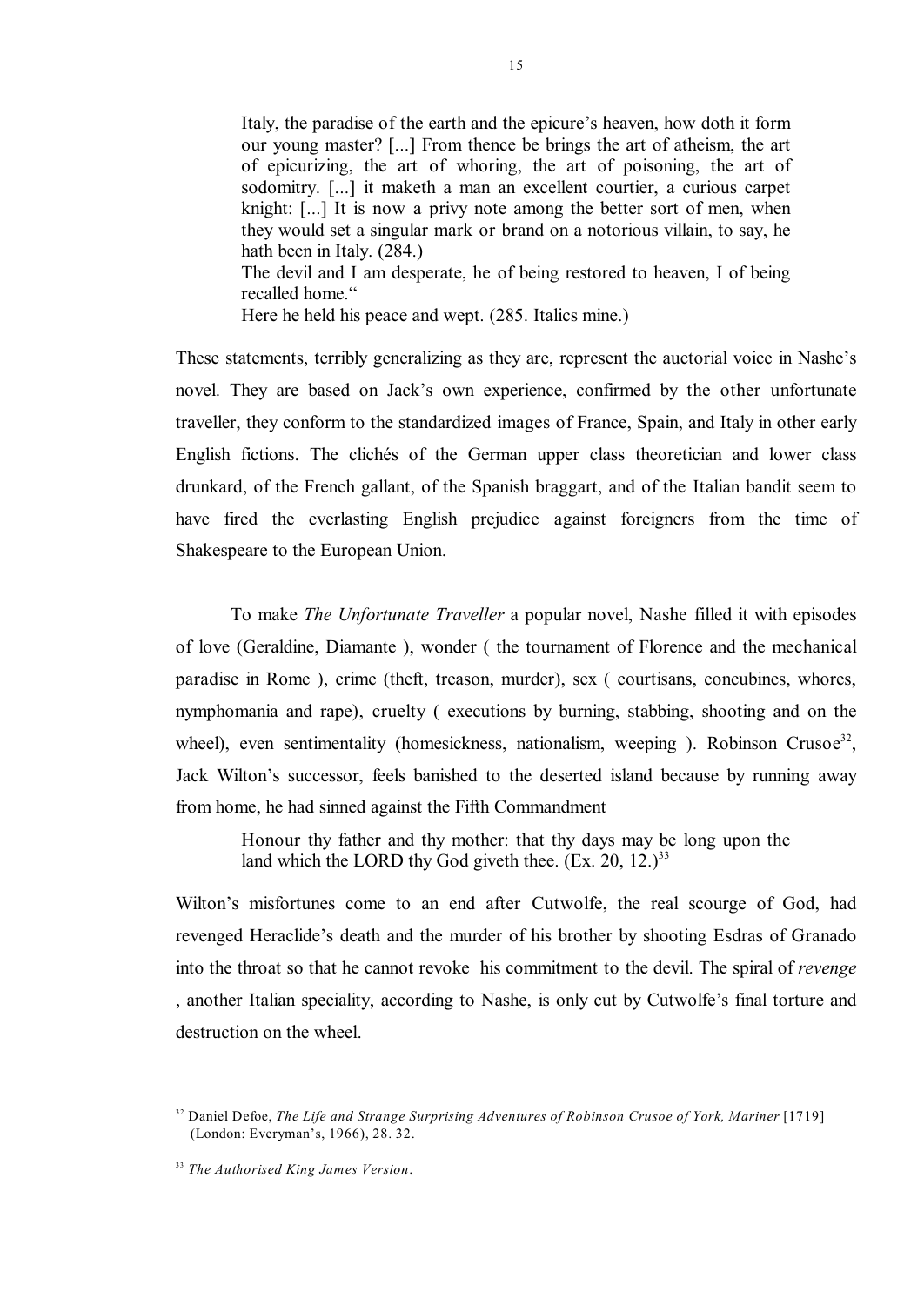Mortifiedly abjected and daunted was I with this truculent tragedy of Cutwolfe and Esdras. [...] that ere I went out of Bologna I married my courtezan, performed many alms-deeds, and hasted so fast out of the Sodom of Italy that within forty days I arrived at the King of England's camp twixt Ardes and Guines in France.(307.)

The 15 episodes of *The Unfortunate Traveller* are less chaotically written than it seems.

They are diffenerent pearls on a string, a literary necklace, the ends of which are locked after the historical time of 7 years in almost the same place. The background and personalities are rendered faithfully, even if they come to life as fictional characters. Irony and the clash of tale and truth produce grotesque effects. The social and cultural criticism involved, consciously follows a strategy to provoke, to reveal, to prove ethical principles in a *Mondo Cane*.

The self-conscious narrator<sup>34</sup> is not a postmodernist invention, for Nashe invests Jack Wilton with discipline and self-analytical intelligence.

Gentle readers [...], as freely as my *knavery* was mine own, it shall be yours to use it in the way of *honesty*. (210.)

My *heroical* master exceeded in [...] *freedom*, *magnanimity*, and *bountihood*. Let me not speak any more of his accomplishments, [...] and leave myself no vigor of wit or effects of a soul to go forward with my history. (232.)

It were too tedious to manifest all the discontented or amorous devises [sic] that were used in this tournament: [...] I will rehearse no more, but I have an hundred other: [...] (263.)

I bought it out; let others buy *experience* of me better cheap. (267.)

Yet this I must say to the shame of us Protestants; if *good works* may merit heaven, they do them, we talk of them. (270.)

Let not your *sorrow* die, you that have read the [...] narration of this elegiacal history. Shew you have quick wits in sharp conceit of *compassion.* (267.)

[...] the foresaid goodwife Countess comes to me; she is no longer a *judge* but a *client*. How she came, in what manner of attire, with what immodest and uncomely words she courted me, if I should take upon me to enlarge, all *modest* ears would abhor me. (295 – 296.Italics mine.)

Jack Wilton, of course, is invested by Nashe with the strategies of Ciceronian rhetoric and with the highest level of convincing oratory on the contemporary stage. In his various addresses to the reader, placed at strategic points, Nashe demonstrates that he has a preference for  $\Omega$ showing' – as opposed to merely reporting.<sup>35</sup> The novel in the time of

<sup>&</sup>lt;sup>34</sup> Cf. Ansgar Nünning, *Von historischer Fiktion zu historiographischer Metafiktion* (Trier: wvt, 1995), 157.

<sup>&</sup>lt;sup>35</sup> Cf. Simone Dorangeon, "Nashe's *Unfortunate Traveller*, or Absence of Narrative Consistency Disguised as Wit", in: Görtschacher, Klein (eds.), *Narrative Strategies in Early English Fiction*, 259 – 272, 265.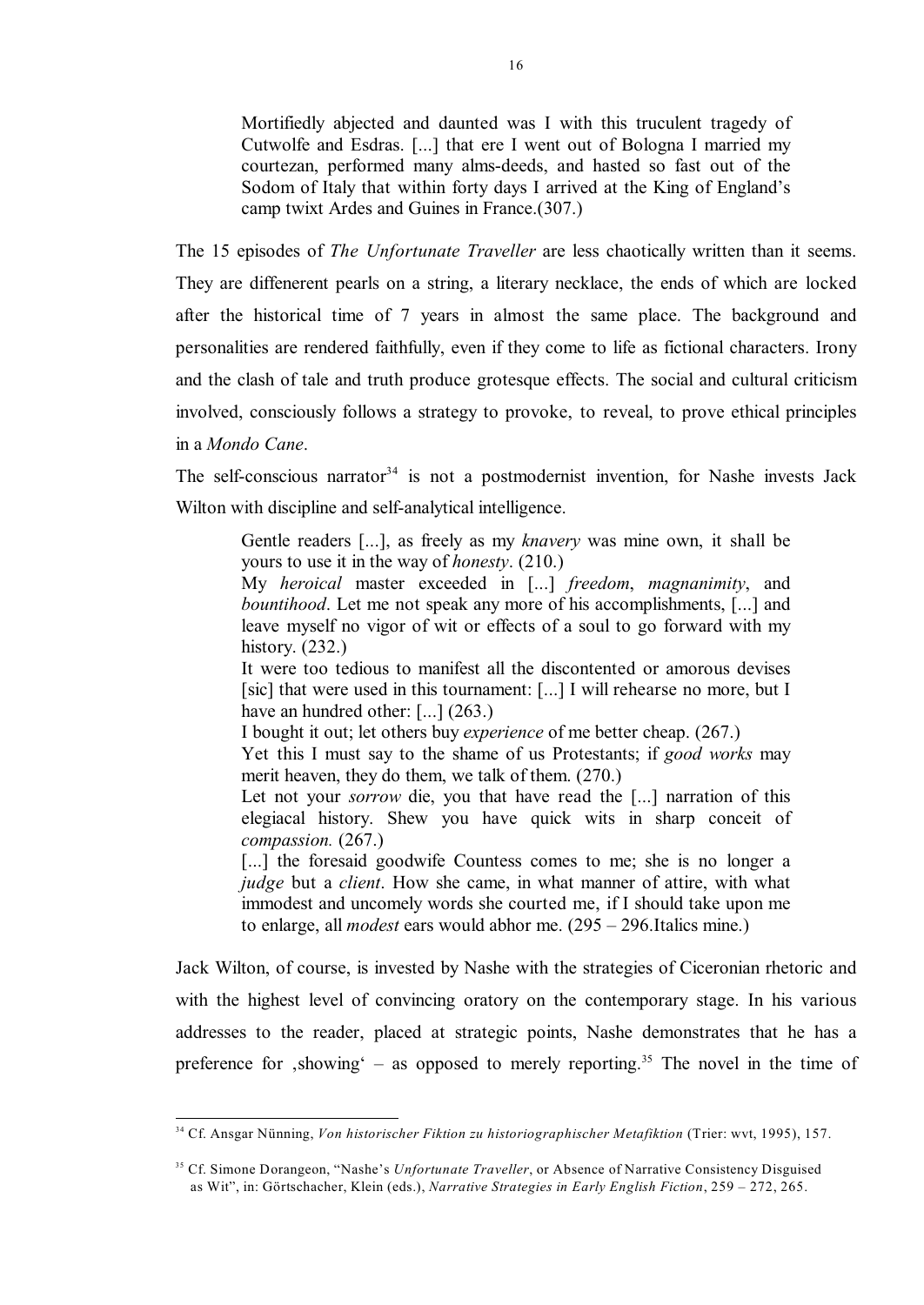Shakespeare greatly profited from strategies of speech and from the dramatic art of characterization in the playhouses.

Wilton is not always a reliable narrator. He observes and minutely reports the tragedy of the rape of Heraclide who preferred death to living on even with the *innocent* loss of her *honour*. Nevertheless the narrator introduces Cutwolfe's punishment of Esdras with the words: "Prepare your ears and your tears, for never till this thrust I any tragical matter upon you." (300.) only to shift the story of Cutwolfe's revenge on the rapist and "emperor of homicides" (301.) to the executioner's own point of view, given as his  $i$ , insulting oration" (301 – 306.). On the whole, however, Nashe's novel and the narrative roles of Jack Wilton are better planned and more advanced than they seem to be.

And so as my story began with the king at Turney and Turwin<sup>36</sup>, I think meet here to end it with the King at Ardes and Guines.<sup>37</sup>

Only its popularity left much to be desired. *The Unfortunate Traveller* went through merely two editions until 1600.

## THE MOST PLEASANT AND DELECTABLE HISTORY OF JOHN WINCHCOMBE, *OTHERWISE CALLED JACK OF NEWBURY:*  AND FIRST OF HIS LOVE AND PLEASANT LIFE (1596 – 97)<sup>38</sup>

The self-made man who, by his own DILIGENCE, his "Persistent effort or work; his industrious character, i.e. his serious application to business.  $49^{\circ}$ , rises from rags to riches, is the paragon of virtue<sup>40</sup> in the new middle-class novel *Jack of Newbury* (1597) by Thomas Deloney. The American Dream of success was made in England by the English novel in the time of Shakespeare and then exported to the New World by the Puritan colonists of Massachusetts (1620).

<sup>&</sup>lt;sup>36</sup> Henry VIII landed at Calais on June, 30, 1513, and captured Thérouanne and Tournai on Aug., 4 and September 23 of the same year. (Ashley, Moseley, *Elizabethan Fiction*, "Notes ", 419.)

<sup>&</sup>lt;sup>37</sup> Henry VIII's camp at the Field of the Cloth of Gold in 1520 was at Guisnes, Francis I's at Ard, and the meeting place of the two rulers in the valley between the towns.( Ashley, Moseley, *Elizabethan Fiction*, "Notes", 436.)

<sup>&</sup>lt;sup>38</sup> In: Ashley, Moseley (eds.), *Elizabethan Fiction*, 315 – 402. Notes 437 – 443. Quotations are taken from this text.

<sup>&</sup>lt;sup>39</sup> The Oxford English Dictionary, s.v. "diligence".

Jürgen Wolter, *Das Prosawerk Thomas Deloneys: Studien zu Erzählkunst, Weltbild und Geschichtslichkeit* <sup>40</sup> (Bonn: Bouvier, 1976), 26.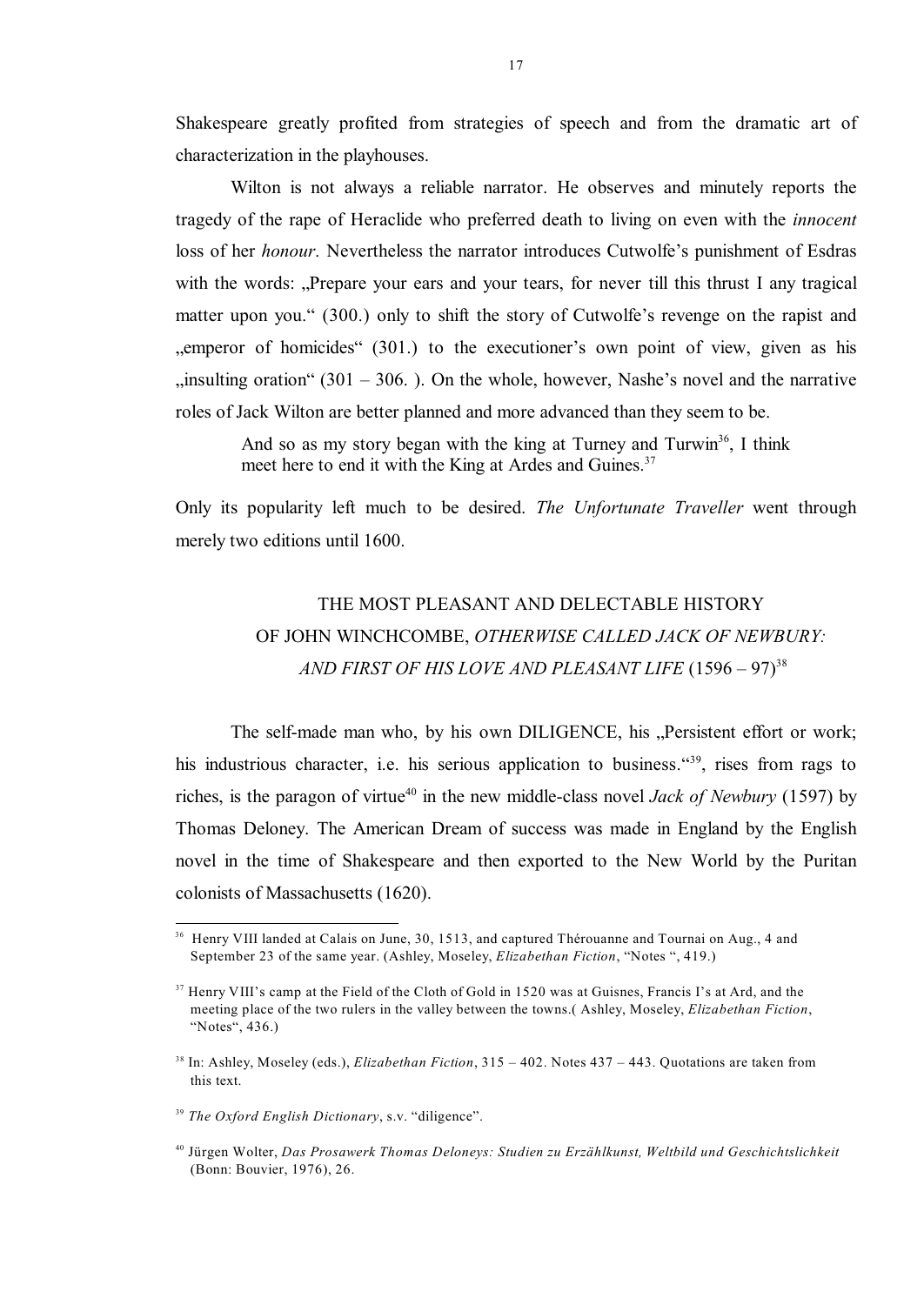[...] imitations of the *Arcadia* were the norm for fashionable romance, while the lower ranks of the reading public had a continuing supply of [...] frequent editions of Thomas Deloney's works.<sup>41</sup>

*Jack of Newbury* is categorized in the history of the novel as a "popular chivalric romance $^{42}$ . I should rather define it as a popular novel romancing middle-class values.<sup>43</sup> The hero, John Winchcombe, a young master of broadcloth weaving from Newbury (Berks.)

[...] was wondrous well-beloved of rich and poor [...] that he was every *gentleman's companion*. (315.) [...] so *careful* and *diligent*, that all things [...] prospered [...] for his *business* [...]. (316.) Thus was Jack's *good government* [...] that by his *good example* [...] his *diligent labour* [...] his *singular virtue* being noted by the widow. (317.Italics mine)

The young master in a textile mill is popular and behaves with such dignity that he is every gentleman's equal. At the same time he is a good businessman so that, after the death of his boss, the well preserved widow casts an eye on him. A tanner, a rich taylor, even a parson cannot compare with Jack's virtues. His diligent work gives the best example, and he is a good manager. "Good government", a public virtue in the chivalric romance, is reduced by Deloney to the more private virtues of correct behaviour and to the good management of a factory or business.

[...] well he perceived [...] his dame's *affection* [...] that her *estate* was *reasonable* good, [...] that he should find a house *ready furnished*, servants *ready taught*, and all other things for his *trade necessary*, he thought it best not to slip that *good occasion*, [...] (322. Italics mine)

Not Platonic love but practical affection and a reasonable match count. This makes John Winchcombe master of an established business. Chivalric idealism and picaresque cynicism are replaced by optimistic materialism. New bourgeois values are "reasonable" instead of "wise", "ready furnished" instead of "artfully conceived", "ready taught" instead of "highly educated", "trade" and "proficiency" instead of "rank" and "status", "good occasion", a sales mentality, counts instead of "great principles".

Paul Salzman, *English Prose Fiction 1558 – 1700: A Critical History* (Oxford: Clarendon, 185), 110. <sup>41</sup>

 $42$  Salzmann, 98.

Cf. Merritt E. Lawliss, *Apology for the Middle Class: The Dramatic Novels of Thomas Deloney* <sup>43</sup> (Bloomington: Indiana UP, 1960).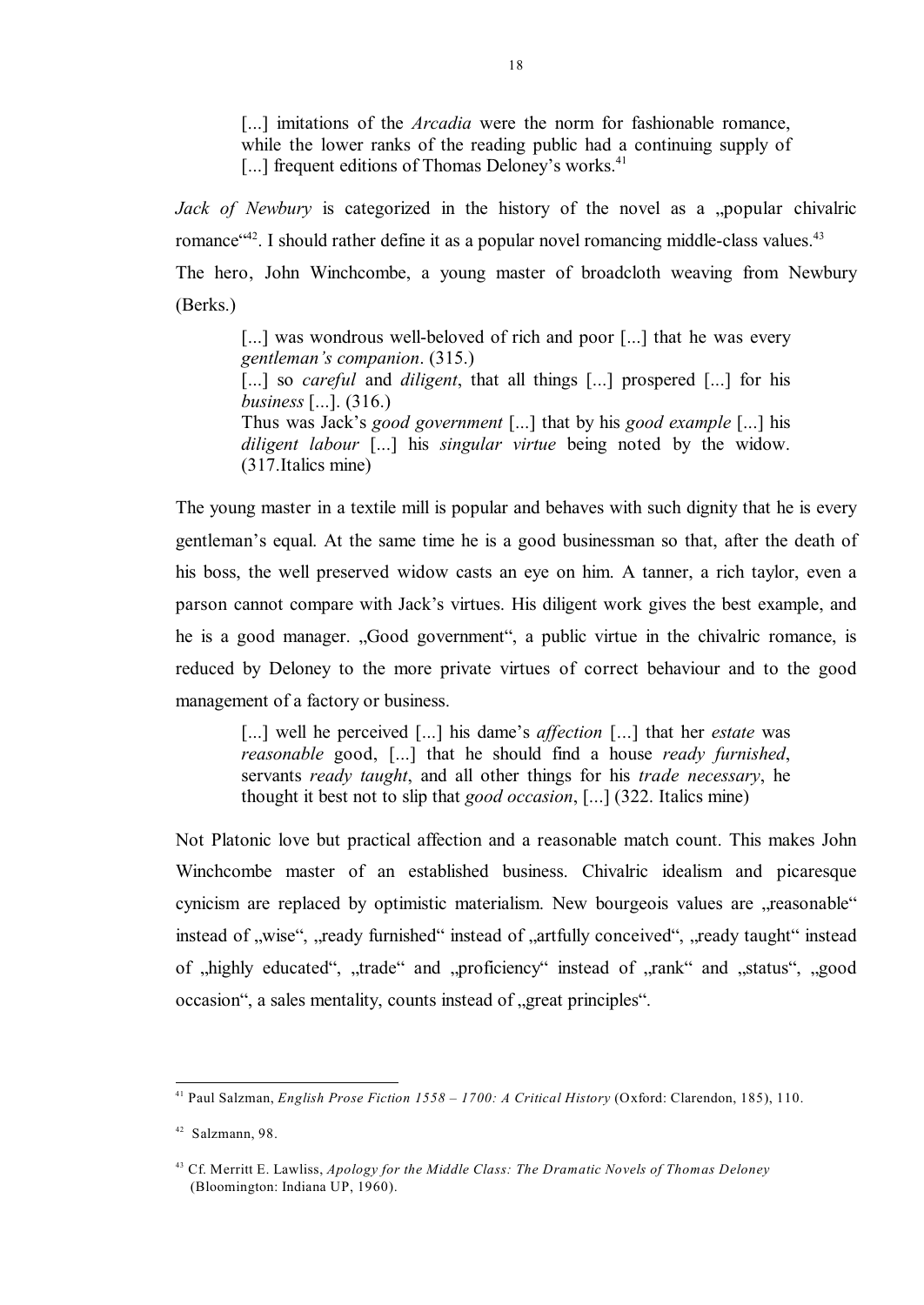After some jealousy and jests, the widow lays John into his master's best bed, arranges their private marriage, and John Winchcombe becomes Jack of Newbury. At the wedding breakfast, seated at the table's end, Jack explains:

"[...] by *God's providence*, and your dame's *favour*, I am *preferred* from being your fellow to be your *master*, I am not thereby so much puffed up in *pride*, that [...] I will forget my former *estate*: Notwithstanding [...] it shall be *wisdom* in you to forget what I was, [...] and in doing your *diligence*, you shall have no cause to repent that *God made me your master*." (333.Italics mine.)

The new boss justifies his social rise from fellow to master by PROVIDENCE. Preferment or damnation by God's providence are the poles in the Puritan dogma of PREDESTINATION. "Diligence " and "industry", motivated by predestination turned worldly, i.e. working hard for a better status by means of a good career and a high income, are the motors of Capitalism. The good Capitalist should not be proud nor should he become immodest, but his servants should *prudently* forget their former equality and do their DUTY.

The widow proves to be a shrew but after both have tried one another's PATIENCE, the first chapter of the novel ends like a fairy tale:  $\sqrt{...}$  in the end she died, leaving her husband *wondrous wealthy*". (337.) In the bourgeois world, PRUDENCE replaces wisdom, DILIGENCE becomes more important than duty, Constancy changes into PATIENCE. WORK and WEALTH are hardly mentioned in *Euphues*, *Arcadia* and *The Unfortunate Traveller* because the nobility and the picaro despise work and the aristocrats are rich, anyway. The unfortunate traveller, of course, is a "fortune hunter" in all the word's meanings, and he gets away with it.

In the second chapter, Jack of Newbury, one of the most desirable widowers in England, decides to marry one of his own servants,

[...] whom he had *tried* in the *guiding* of his house a year or two; and knowing her *carefulness* in her *business, faithful* in her dealing, an *excellent good housewife,* thought it *better to have her with nothing*, than some other with much treasure. And beside as her *qualities* were good, so was she of a *comely* personage, of a *sweet* favour and *fair* complexion. [...] The maid (though she took this motion kindly) said, she would do nothing without the *consent of her parents*. (338. Italics mine.)

The new wife, corresponding to his business and age alike, has to be a virgin, with the qualities of leadership, loving care and solidarity, an excellent housewife. We do not even know her name but she is one of the pretty sweet-tempered Southern Midlands blondes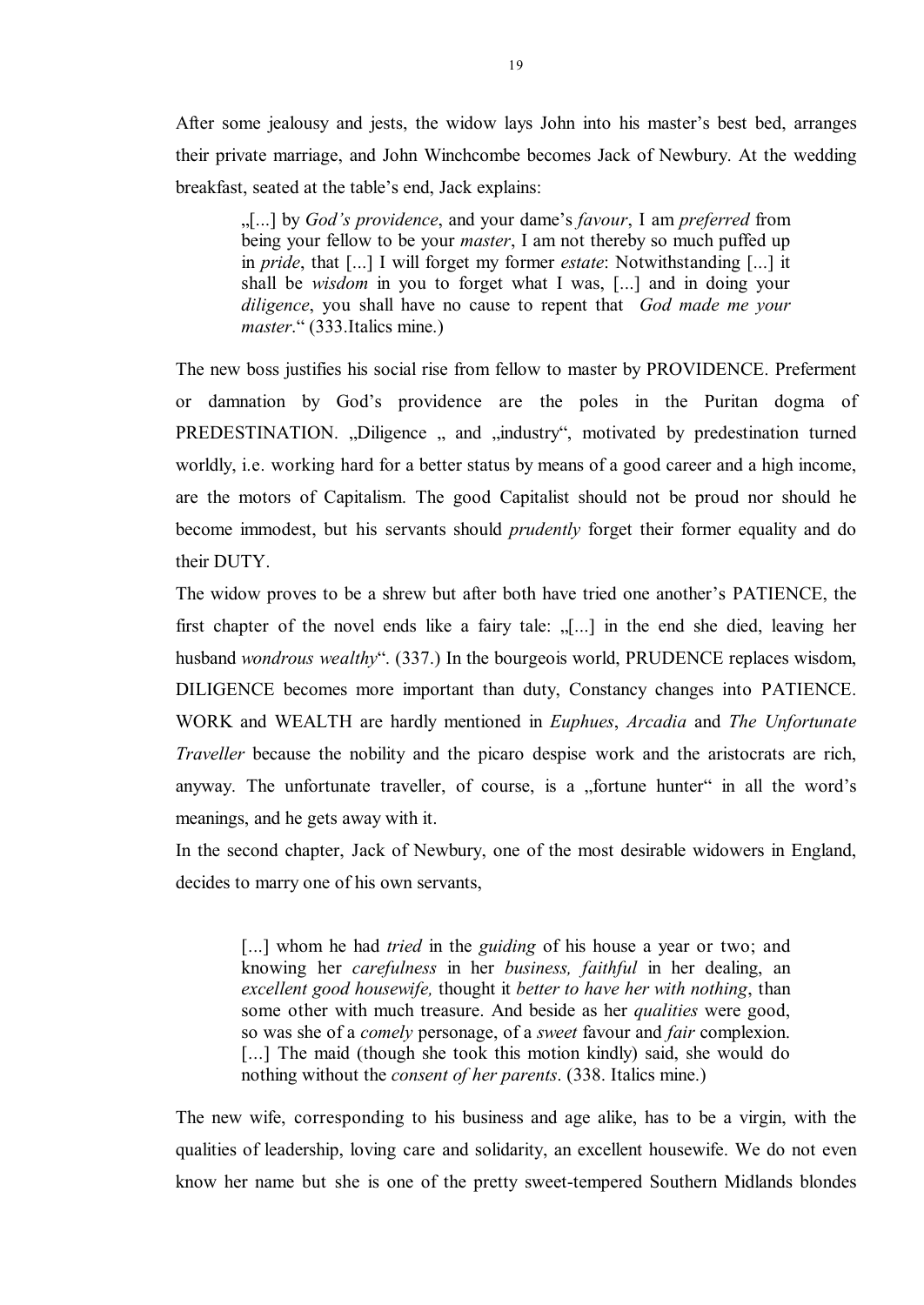who is preferable because of her good character to equally beautiful upper class girls with a rich dowry. Her lower class father speaks the broadest Buckinghamshire dialect with malapropisms. She is neither a match nor is the marriage romantic – despite her expectation of a good fortune – she follows the Fifth Commandment and, contrary to Richardson's Clarissa, subordinates her happiness to the will of her parents.

The visit of her father leads the reader on a guided tour of Newbury's manufacture<sup>44</sup> with 200 looms, 1000 child, female and male workers singing and provided with food and drink from his own restaurant, butchery, dairy, and brewery. Deloney puts this into ballads together with a song of the Scottish invasion which Jack of Newbury helps to beat back by equipping 250 soldiers and himself for Queen Katharine's army, thus outdoing the contribution and patriotism of the nobility, while the King was in France at Turney and Turwin (1513), the setting we know from the beginning of *The Unfortunate Traveller*.

Their patriotism is going to be rewarded when, in the third chapter, King Henry VIII visits Newbury who presents his commonwealth in the allegory of a golden beehive and a fruitful tree.

[...] Where *virtuous* subjects *labour* with delight And beat the *drones* to death that live by *stealth*: *Ambition, Envy, Treason*, loathsome serpents be, Which seek the downfall of this *fruitful tree*.

But Lady *Prudence* with deep searching eye, Their ill intended purpose doth prevent, And *noble Fortitude* [...] Dispersed their power prepared with bad intent (350. Italics mine.)

The commonwealth, a model for Henry's kingdom, is a fruitful tree, if not Cardinal Wolsey and the oligarchy, the drones in the beehive, sought its downfall by greed, envy, and treason. This is prevented by middle-class PRUDENCE, the virtue of business and aristocratic FORTITUDE, the virtue of military strength. Lord Chancellor Wolsey had displayed on a colossal scale the pride and power of the Pope. His wealth was reported equal to that of the Crown. Wolsey's fall led to the sale of the English monasteries and prepared the foundation of the Church of England (1530).

For Jack of Newbury's merits,

Franz Borkenau, *Der Übergang vom feudalen zum bürgerlichen Weltbild* (Darmstadt: Wissenschaftliche <sup>44</sup> Buchgesellschaft, 1976), 9: "Die Sache des vom Handwerk aufsteigenden industriellen Bourgeois, der einen rationalen Betrieb braucht, ist die Manufaktur."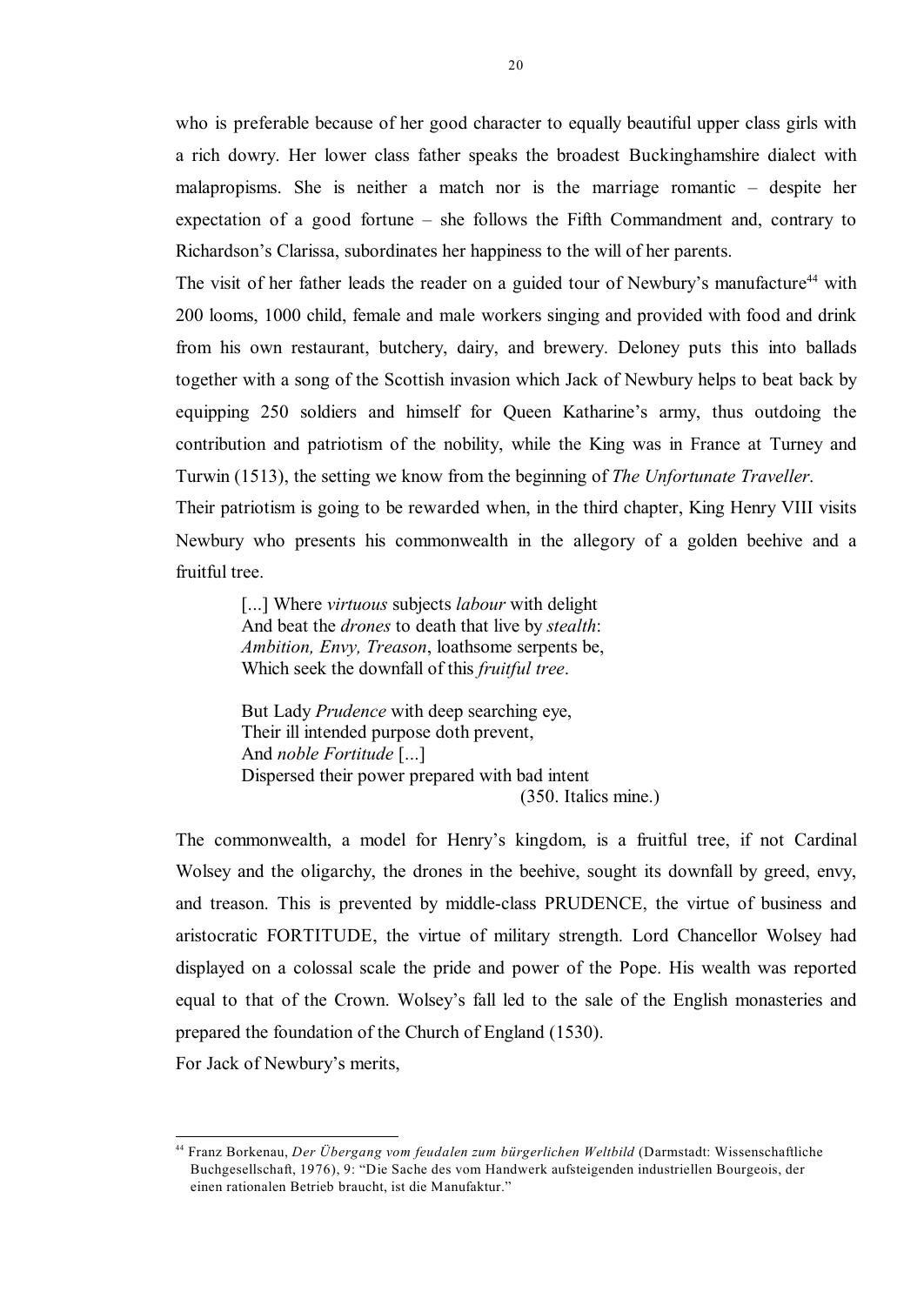[...] His Majesty would have made him *knight*, but he *meekly refused* it, saying, "I beseech your Grace let me live a *poor clothier*, among my people, in whose maintenance I take more *felicity* than in all the *vain titles of gentility*: for these are the *labouring ants* whom I seek to defend, and these the *bees* which I keep: who *labour* in this life*, not for ourselves*, but for the *Glory of God* and to do *service* to our dread *souveraign*." (361. Italics mine.)

The refusal of a knighthood is extraordinary, and so is Jack's understatement of being a poor clothier. Defoe's Moll Flanders, 125 years later, would do anything to become a gentlewoman because the middle class economically and culturally started to absorb the gentry.<sup>45</sup>. Jack's provoking self-assertiveness sets the solidarity with his working people against vanity. His unbelievably harsh criticism is compensated by the anti-aristocratic royalism of the lower and middle classes for God, King and Country. The following chapters of *The History of John Winchcombe* confirm its middle-class ideology: the greats of Greek and Roman antiquity have been advanced from trade and commerce:

"[...] by *wisdom, learning*, and *diligence*. I would wish you to imitate the like *virtues*, that you might attain the like *honours*: [...] the idle hand shall ever go in a ragged garment, and the slothful live in reproach: but such as do lead a *virtuous life* and *govern themselves* discreetly shall of the best be *esteemed*, and spend their days in *credit*." (367, Italics mine.)

Deloney's new MERITOCRACY is financially superior to the old aristocracy by WORK, intellectually superior by LEARNING, and morally superior by VIRTUE. With CREDIT a new value is introduced, MONEY: it is a new form of esteem beyond the notion of honour by high birth or good action, it includes self-earned trust like a credit card. With credit, Jack of Newbury forces Sir George, the historical Edward Rigley, to marry "Mistress Loveless" (399.), one of his maids whom the aristocrat had seduced. The intertextuality with Lovelace in Richardson's tragic novel *Clarissa; or the History of a Young Lady* (1748) is obvious.

My *explication de texte* focussing on the transition from aristocratic to middle class values has proved how wrong it is to define the *History of John Winchcombe* as a "popular chivalric romance<sup>"46</sup>

Gerd Rohmann, "Neuere Arbeiten über Daniel Defoe", *Die Neueren Sprachen*, 71 (1972), 226 – 236, 45 "middle-class gentility": 228.

Salzman, *English Prose Fiction*, ch. 8, 109. <sup>46</sup>